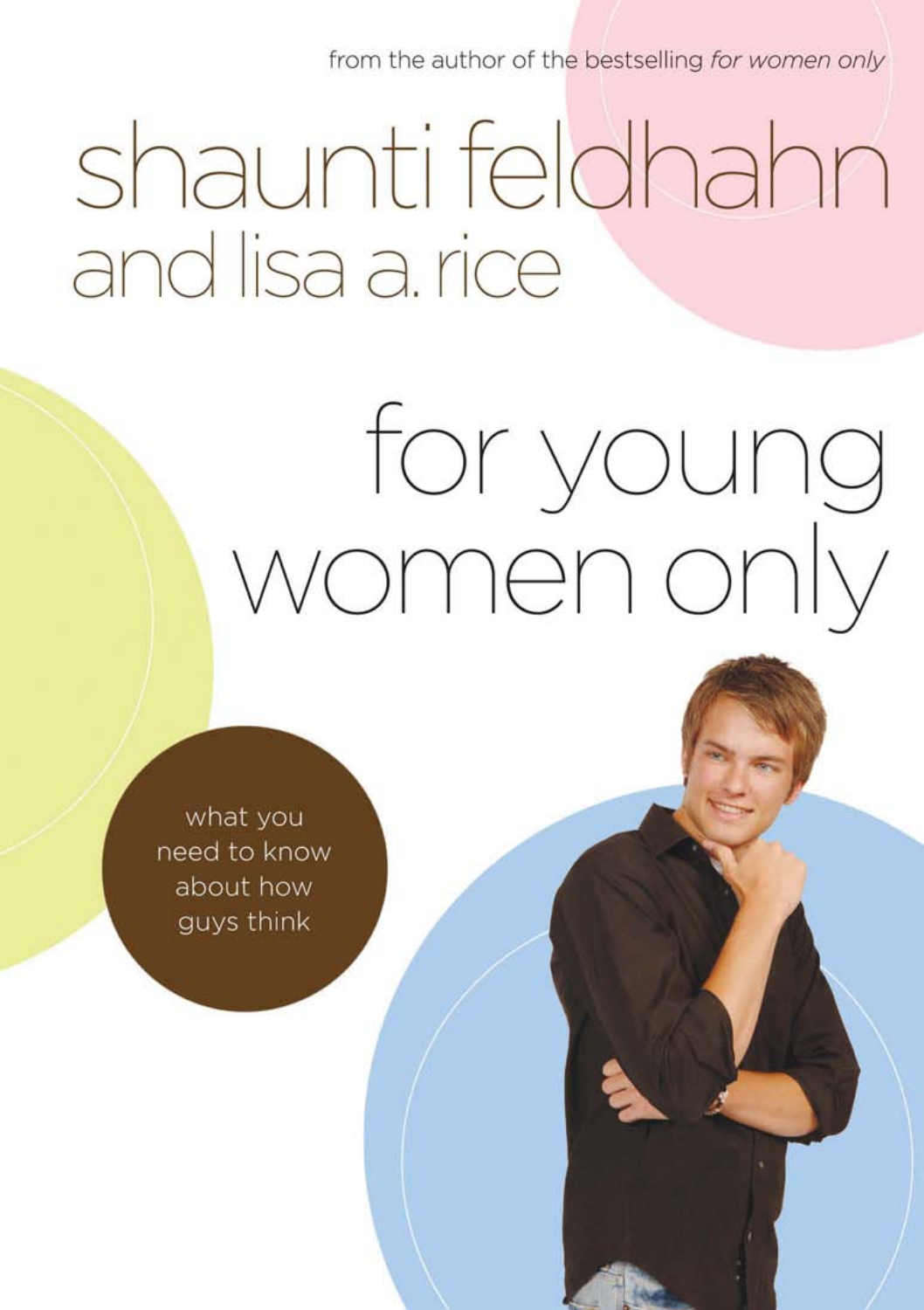# shaunti feldhahn and lisa a.rice

# for young women only

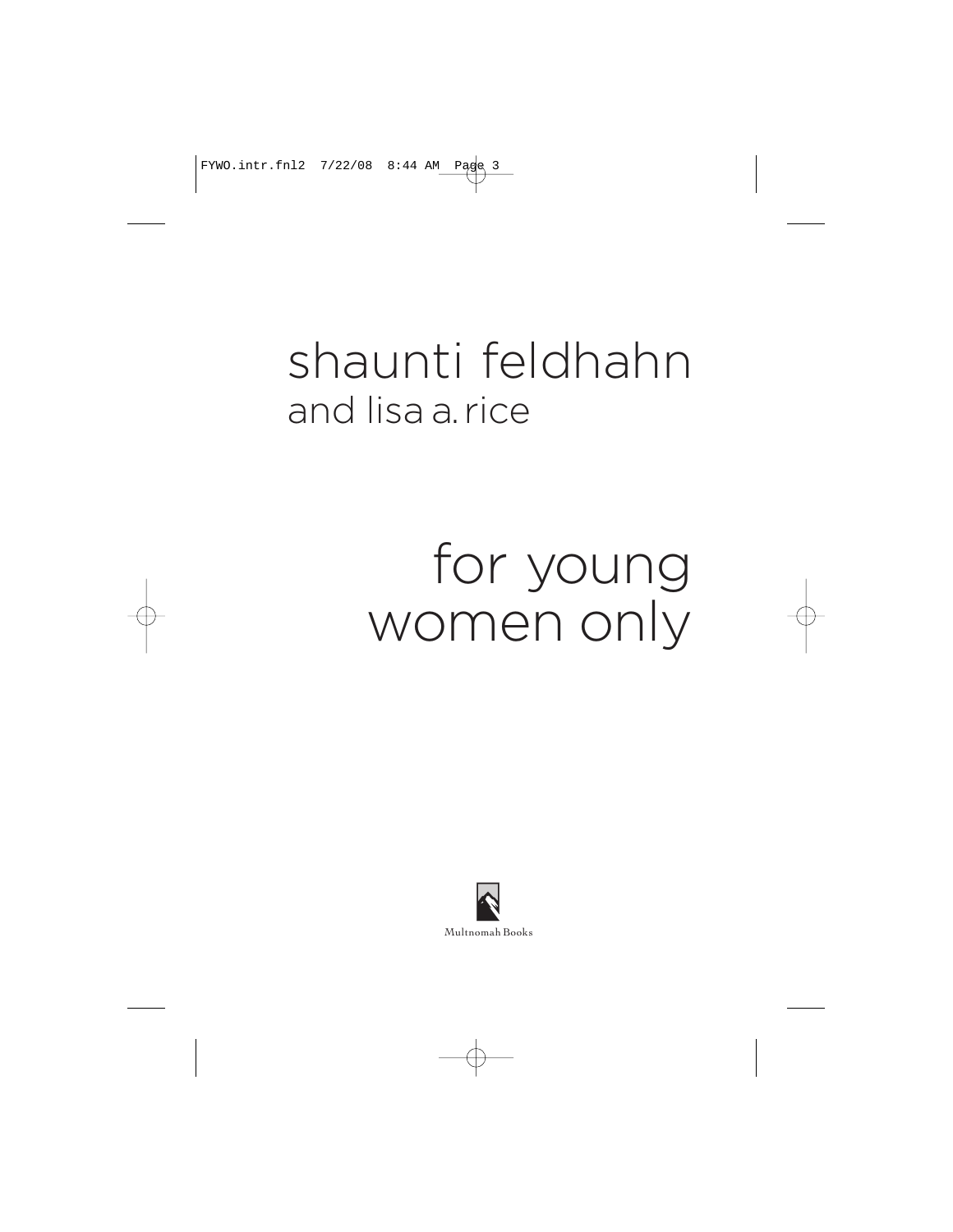**FOR YOUNG WOMEN ONLY** published by Multnomah Books *A division of Random House, Inc.* Published in association with Calvin W. Edwards, Post Office Box 88472, Atlanta, GA 30356 © 2006 by Veritas Enterprises, Inc. International Standard Book Number: 1-59052-650-3 Cover design by StudioGearbox.com Cover photo by Robin Nelson Interior design and typeset by Katherine Lloyd, The DESK, Sisters, Oregon Unless otherwise indicated, Scripture quotations are from: *The Holy Bible,* New International Version © 1973, 1984 by International Bible Society, used by permission of Zondervan Publishing House Other Scripture quotations are from: *Holy Bible,* New Living Translation (NLT) © 1996. Used by permission of Tyndale House Publishers, Inc. All rights reserved. *New American Standard Bible®* (NASB) © 1960, 1977, 1995 by the Lockman Foundation. Used by permission. *Multnomah* is a trademark of Multnomah Publishers and is registered in the U.S. Patent and Trademark Office. The colophon is a trademark of Multnomah Publishers. Printed in the United States of America

#### ALL RIGHTS RESERVED

No part of this publication may be reproduced, stored in a retrieval system, or transmitted, in any form or by any means—electronic, mechanical, photocopying, recording, or otherwise—without prior written permission.

> For information: MULTNOMAH PUBLISHERS

```
12265 ORACLE BOULEVARD, SUITE 200 • COLORADO SPRINGS, CO 80921
Library of Congress Cataloging-in-Publication Data
```
Feldhahn, Shaunti Christine.

For young women only / by Shaunti Feldhahn and Lisa Rice.

p. cm.

ISBN 1-59052-650-3

1. Teenage girls--Conduct of life. 2. Teenage girls--Sexual behavior. 3. Manwoman relationships--Religious aspects--Christianity. 4. Interpersonal relations in adolescence. 5. Sex differences. I. Rice, Lisa Ann. II. Title.

BJ1681.F38 2006

248.8'33--dc22 2006013984

06 07 08 09 10—10 9 8 7 6 5 4 3 2 1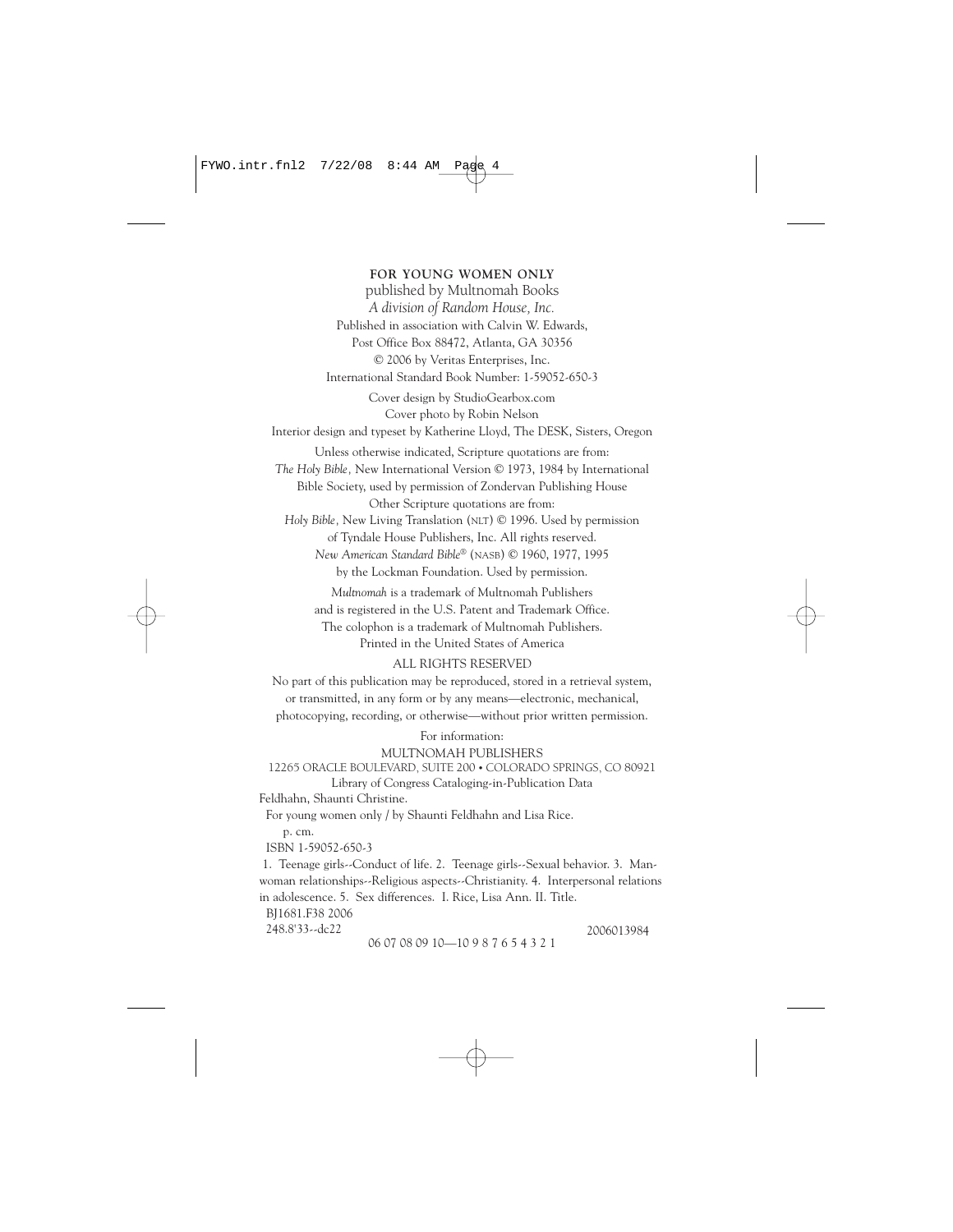Excerpted from For Young Women Only by Shaunti Feldhan and Lisa Rice Copyright © 2006 by Veritas Enterprises, Inc. Excerpted by permission of Multnomah Books, a division of Random House, Inc. All rights reserved. No part of this excerpt may be reproduced or reprinted without permission in writing from the publisher.

To our precious children

*From Lisa:*

To Sarah and Hannah—beautiful daughters and delightful friends, and Brandon—a great young man in training.

*From Shaunti:*

To a wonderful young lady and little laddie, who in a few short years will grow into a strong and godly young woman and man.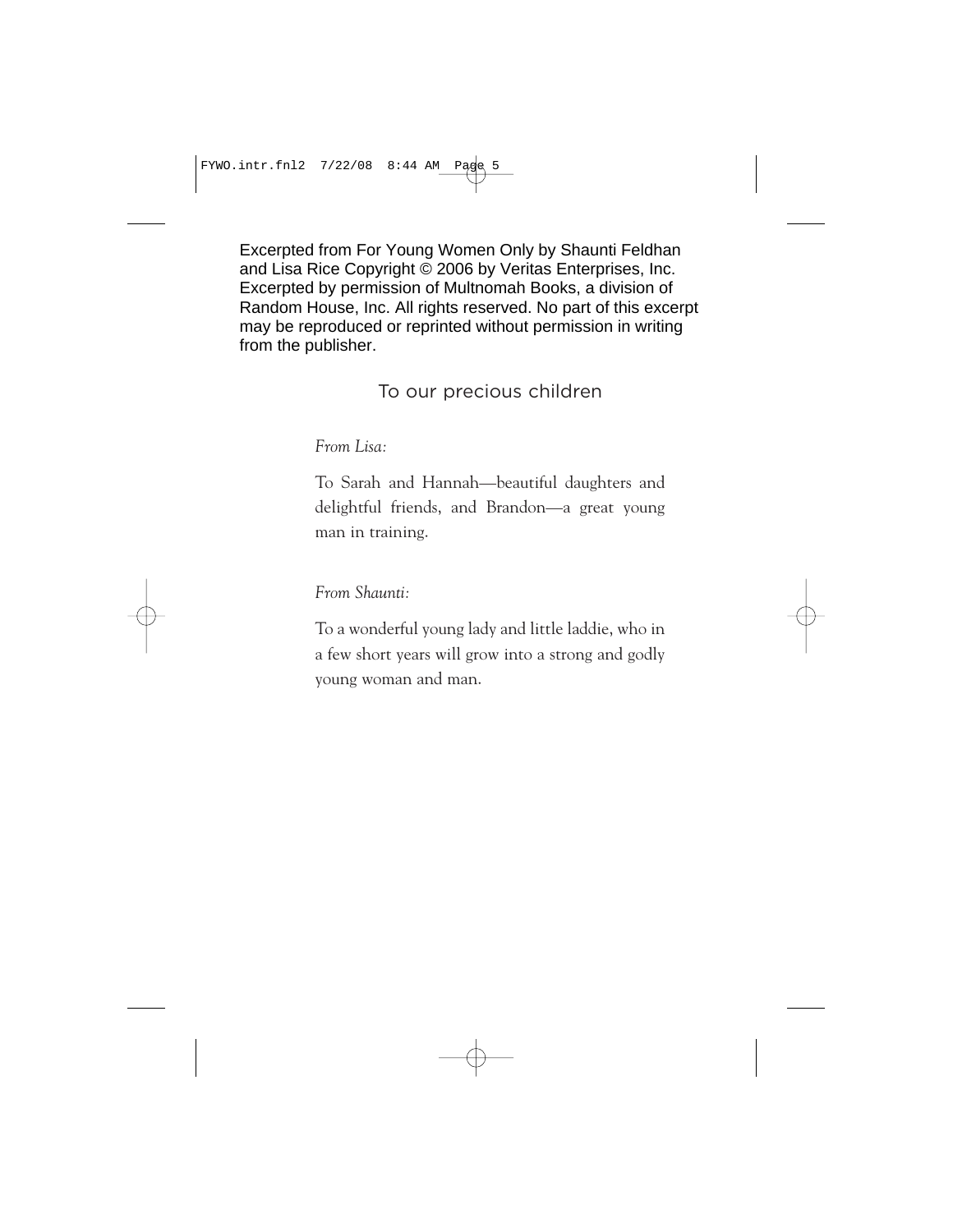# **Contents**

| 1                                      | What in the World Are These Guys Thinking? $\dots$ .                                                                                        |  |
|----------------------------------------|---------------------------------------------------------------------------------------------------------------------------------------------|--|
| 2                                      | You Mean He Wants My Respect More Than My Love?                                                                                             |  |
| 3                                      | Mr. Gorgeous and Cocky Is Actually Insecure?                                                                                                |  |
| $\overline{4}$                         | Tough or Tender? $\ldots \ldots \ldots \ldots \ldots \ldots \ldots \ldots \ldots$ 63<br>A Peek into the Real Heart of Mr. Tough Guy         |  |
| 5                                      | What "Guys Are Visual" Really Means…and<br>What It Means for You                                                                            |  |
| 6                                      | Seeing the Inner and Outer Beauty  117<br>Why Guys Care That Girls Take Care of Themselves<br>Even Though They Are Looking for the Real You |  |
| 7                                      | His Physical Desires = Emotional Consequences<br>for Both of You                                                                            |  |
| 8                                      | What Guys Really Want To Tell You                                                                                                           |  |
| Where All This Research Came From  184 |                                                                                                                                             |  |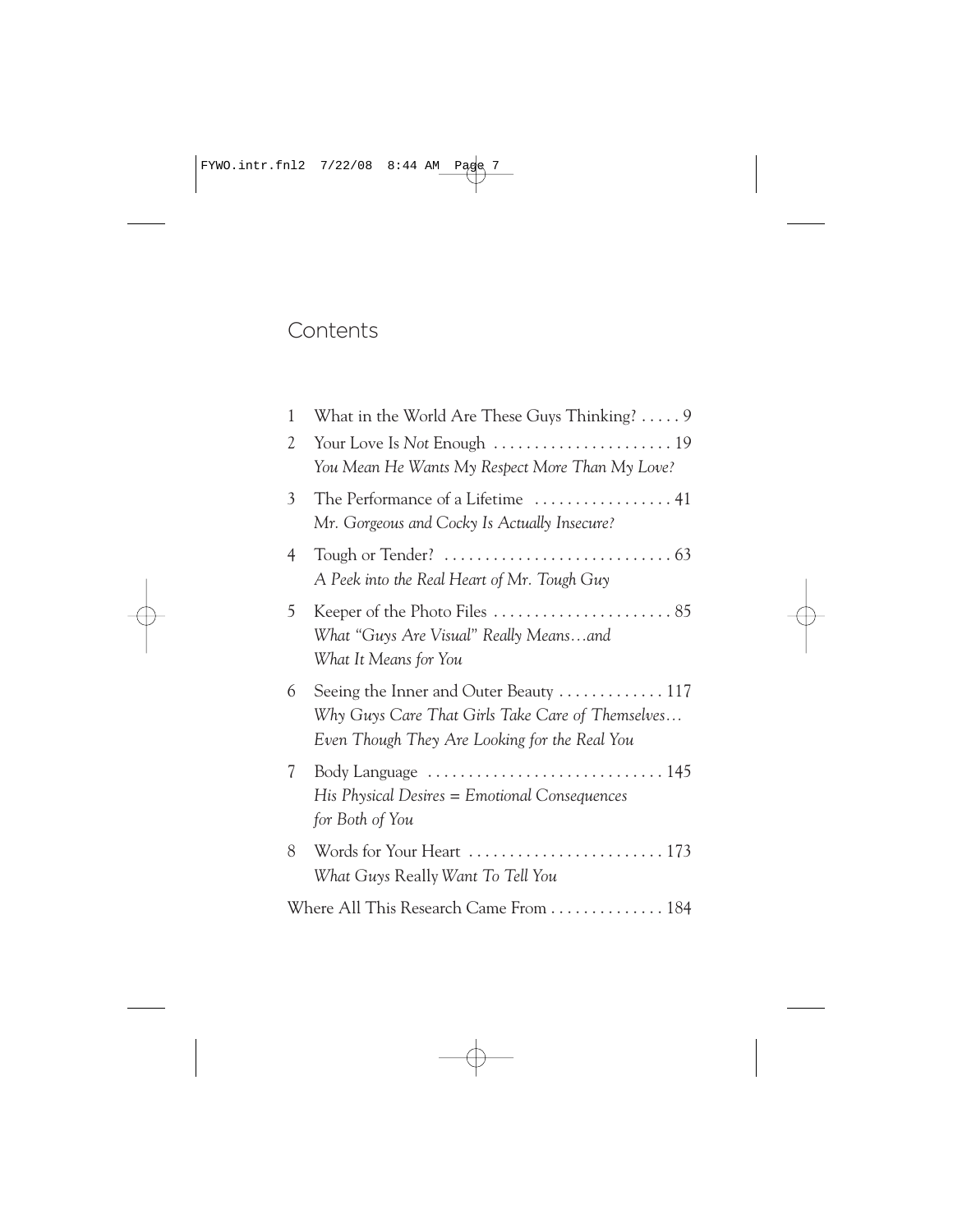

Have you ever wondered what the guys you hang out with are really thinking and feeling? Has your boyfriend ever completely shut down on you, leaving you wondering why a totally minor incident ticked him off so much? Do you ever find yourself wishing that the cute but untalkative guy in class would open up a bit more?

Would it matter if you understood the unique way guys are wired?

Whether you're reading this book for fun, curiosity, or out of desperation to understand guys, we believe you will come away with a brand-new perspective on how guys think that will affect your life in high school, college, and beyond.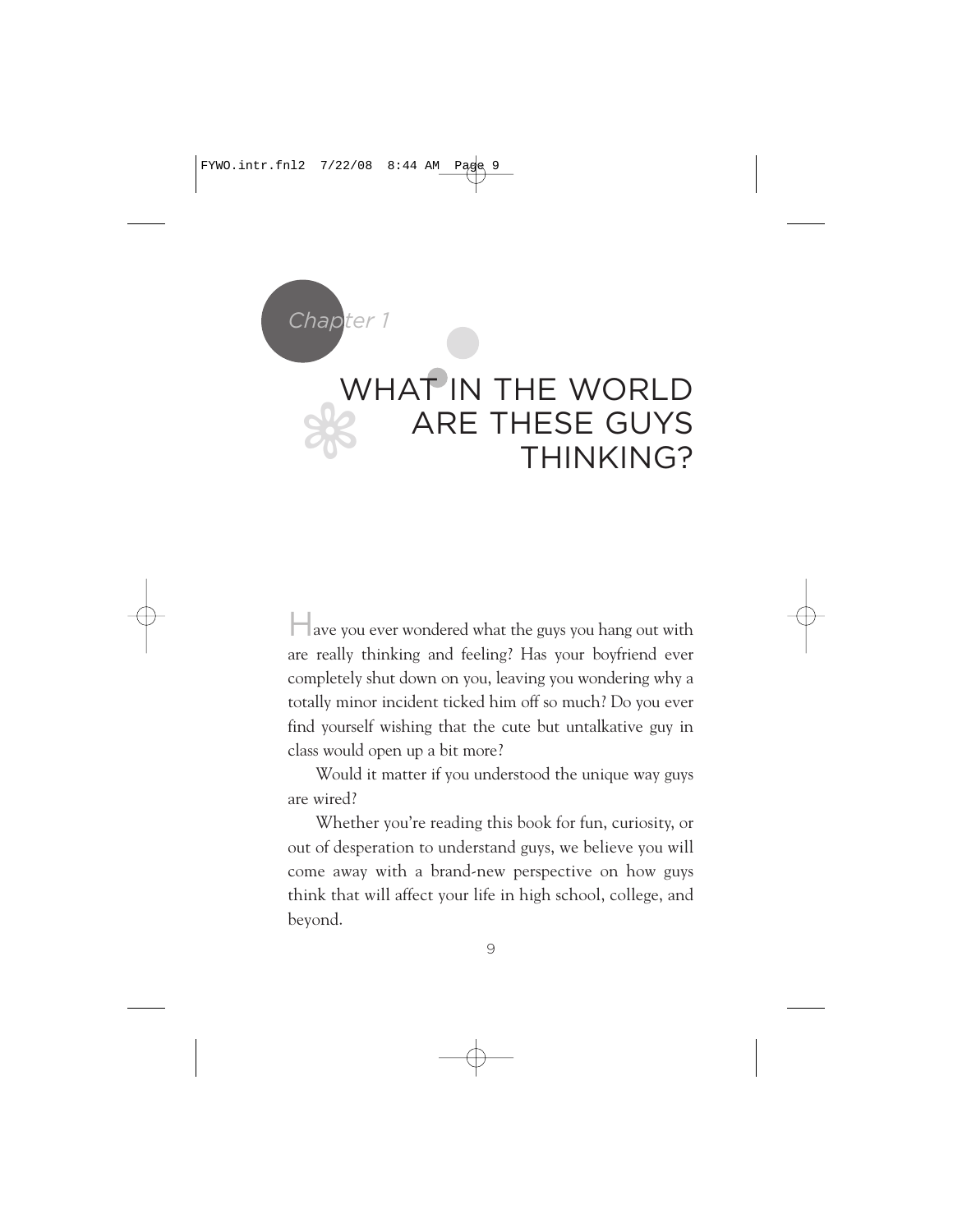# SIX INSIGHTS

This chart shows the six insights the book is going to cover. These six "surprises" help us move past our surface understanding (what we assume about guys) and take us inside to what these guys are really feeling at their core.

| Our Surface Understanding:            | What That Means in Practice:                                                                                                                                                                                            |
|---------------------------------------|-------------------------------------------------------------------------------------------------------------------------------------------------------------------------------------------------------------------------|
| Guys need respect.                    | Guys would rather feel unloved than<br>inadequate and disrespected.                                                                                                                                                     |
| Guys are insecure.                    | Although guys look confident-even cocky<br>at times—they are often insecure in them-<br>selves. They worry that they will be found<br>out, and therefore are drawn to girls who<br>help them feel like they measure up. |
| Guys are tough and<br>indestructible. | Guys look indestructible, but on the<br>inside their hearts are tender, easily hurt,<br>and strongly guarded. However, they will<br>let down their defenses when they know<br>their heart will be safe with a girl.     |
| Guys are visual.                      | Even decent guys in great dating relation-<br>ships struggle with the desire to visually<br>linger on and fantasize about the female<br>body—and much of that struggle<br>depends on what a girl is wearing.            |
| Guys are all out for one thing.       | Teenage guys are conflicted by their power-<br>ful physical desires, which also have massive<br>emotional consequences. Guys need your<br>help to protect both of you.                                                  |
| Guys go after the hot girls.          | Guys are attracted to girls with a good per-<br>sonality as well as inner and outer beauty,<br>but they can't force a physical attraction.                                                                              |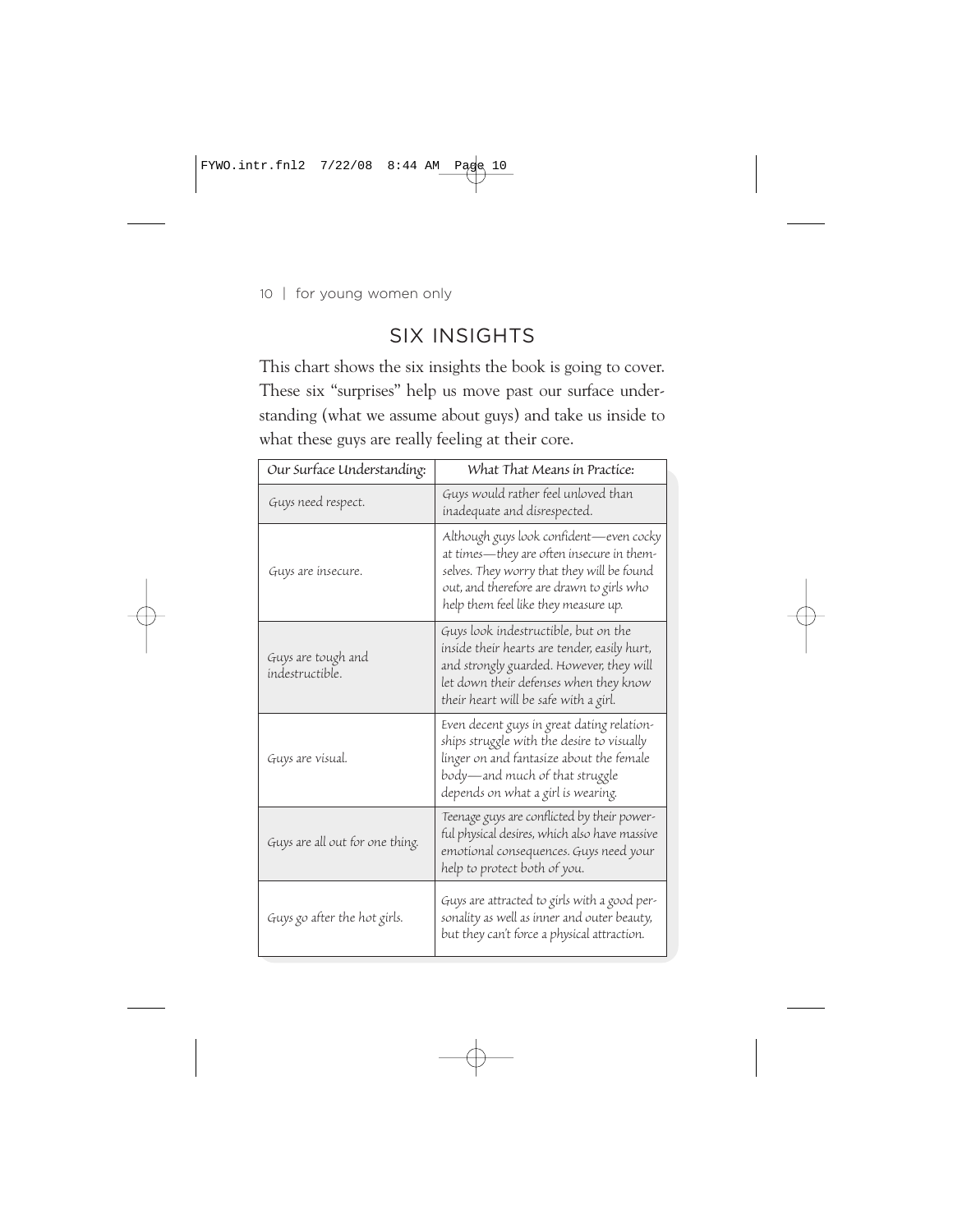#### So where did we get this information?

The short answer: from the guys themselves.

The longer answer: In 2004, Shaunti wrote a book called *For Women Only: What You Need to Know About the Inner Lives of Men*. That little book explained a bunch of things that women just tend not to "get" about men, and it became a bestseller. It's been talked about on TV and radio, and Shaunti has had speaking engagements about it all across the country.

People started asking Shaunti for a follow-up book that would teach the same concepts, but in a way that would better relate to you as teenagers. They wanted answers to the question: What don't young women already know about guys that they really need to know?



We figured this need was a no-brainer. What teenage girl wouldn't *love* to have some previously undiscovered insight into what guys are really thinking and feeling?

So we began our research—and discovered that getting teenage guys to honestly share their deepest needs and fears wasn't easy. We eventually hit on the right formula, and held lots of confidential meetings (focus groups) with groups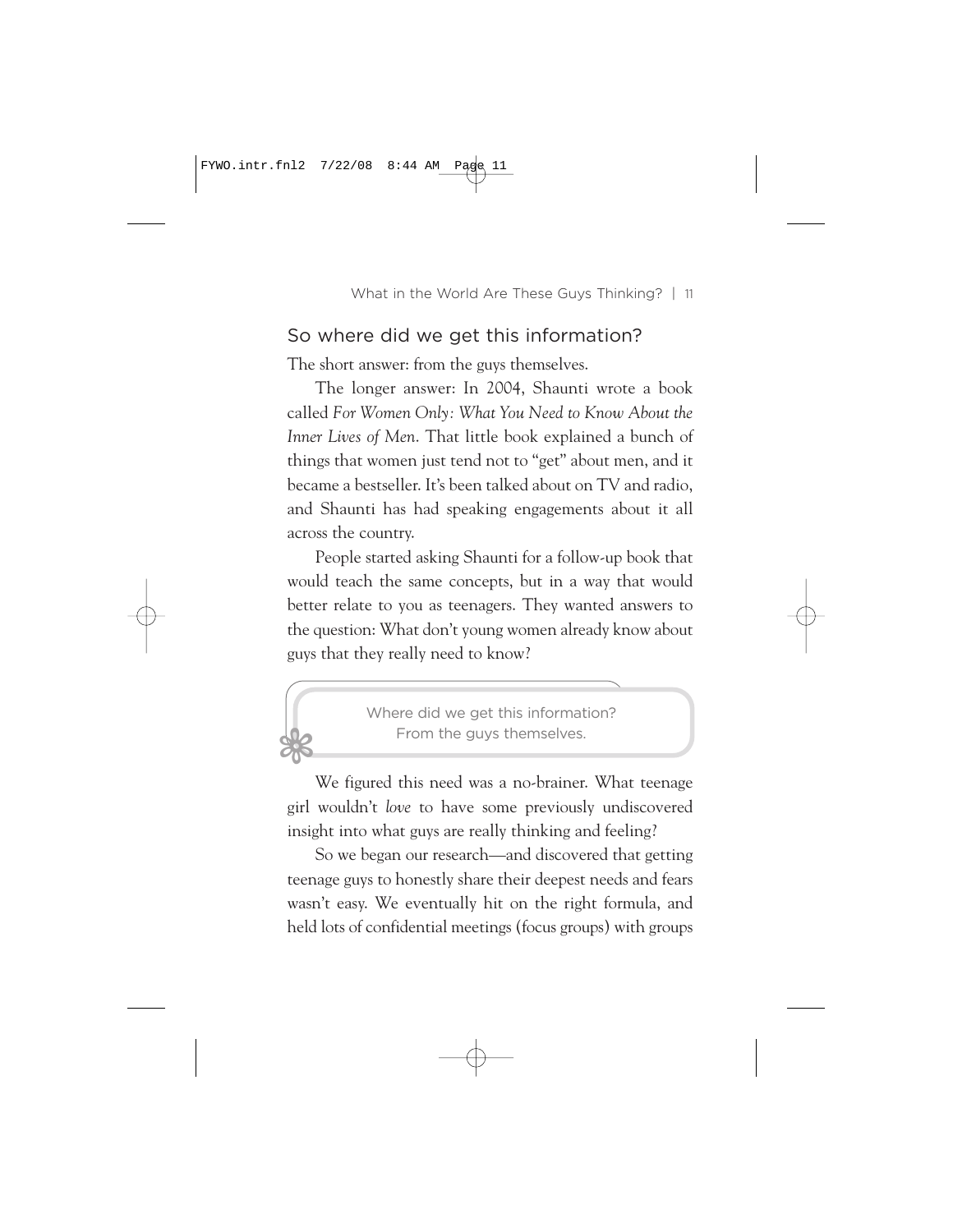of teen- and college-age males—and conducted informal interviews with guys everywhere. We also did a ton of test surveys, stopping guys in malls, in coffee shops, and on the street. When we promised the guys that their names would never be revealed, many of them overcame their usual fear of baring their souls. And, wow, did we learn some fascinating things!

#### The survey

We hired several experts to help us test whether everything we'd been learning by just talking to guys was true. They helped us design and conduct a scientific survey of four hundred guys from all over the country who were between the ages of fifteen and twenty to see how they *really* thought and felt about a bunch of different things.\*

*For Young Women Only* is all about the guys' fascinating answers from that survey and all those interviews. Because it's a short book, instead of trying to cover everything, we are focusing on things that girls tend not to "get" about guys. We've divided our findings into the six insights on the chart, all of which are backed up by statistical evidence. Each chapter of the book will cover one of those six insights. We think you'll be amazed by some of the surprises, just like we were.

<sup>\*</sup> The survey polled 404 guys ages fifteen through twenty, with roughly even numbers in each age bracket. The survey was completed only by guys who were living within the United States, and (because this is a book about relationships with girls) who were heterosexual.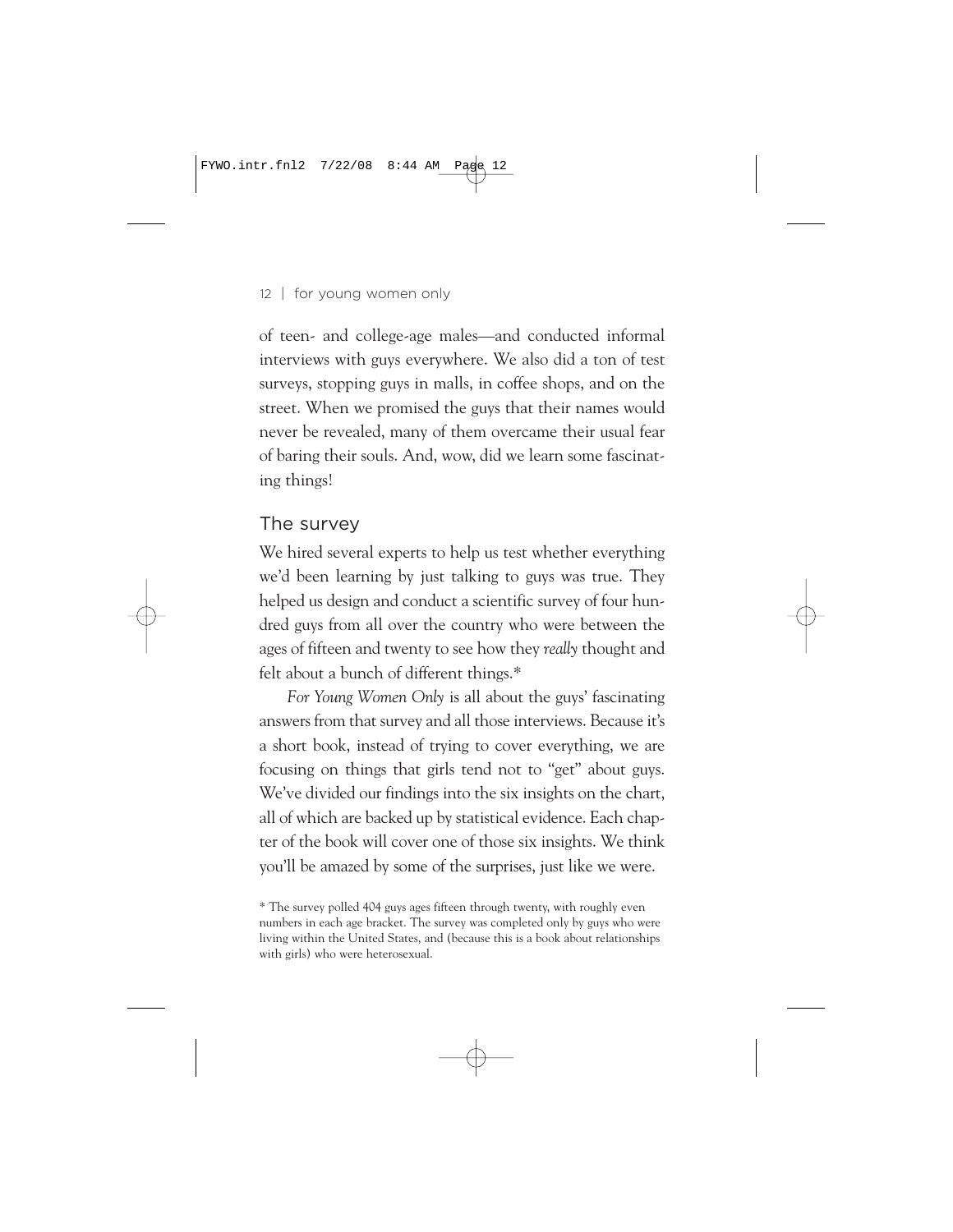## Two for the price of one

Occasionally we also include some survey results or quotes from *For Women Only* (*FWO*). That survey included men all over the country from ages twenty-one to seventy-five and was followed up with informal interviews of many more. We've included a little of that information because sometimes it helps to see what guys will be like a few years down the road. So really, you're getting the benefit of two surveys and two books for the price of one!

**9%** When we promised guys their names would never be revealed, we learned some fascinating things!

#### Hearing it from the horse's mouth

The best and most important part of hearing the truth about guys *from* guys is that it helps us really know and believe it's true.

In this book we want to move you from the place of *wishing* certain things about guys to *knowing the truth* about them—right from their own mouths. And when you know the truth, you will have the opportunity to make better, smarter decisions about how you interact with the guys you know. Hopefully, those new choices will help you as you relate to your guy friends, boyfriend, and even family members.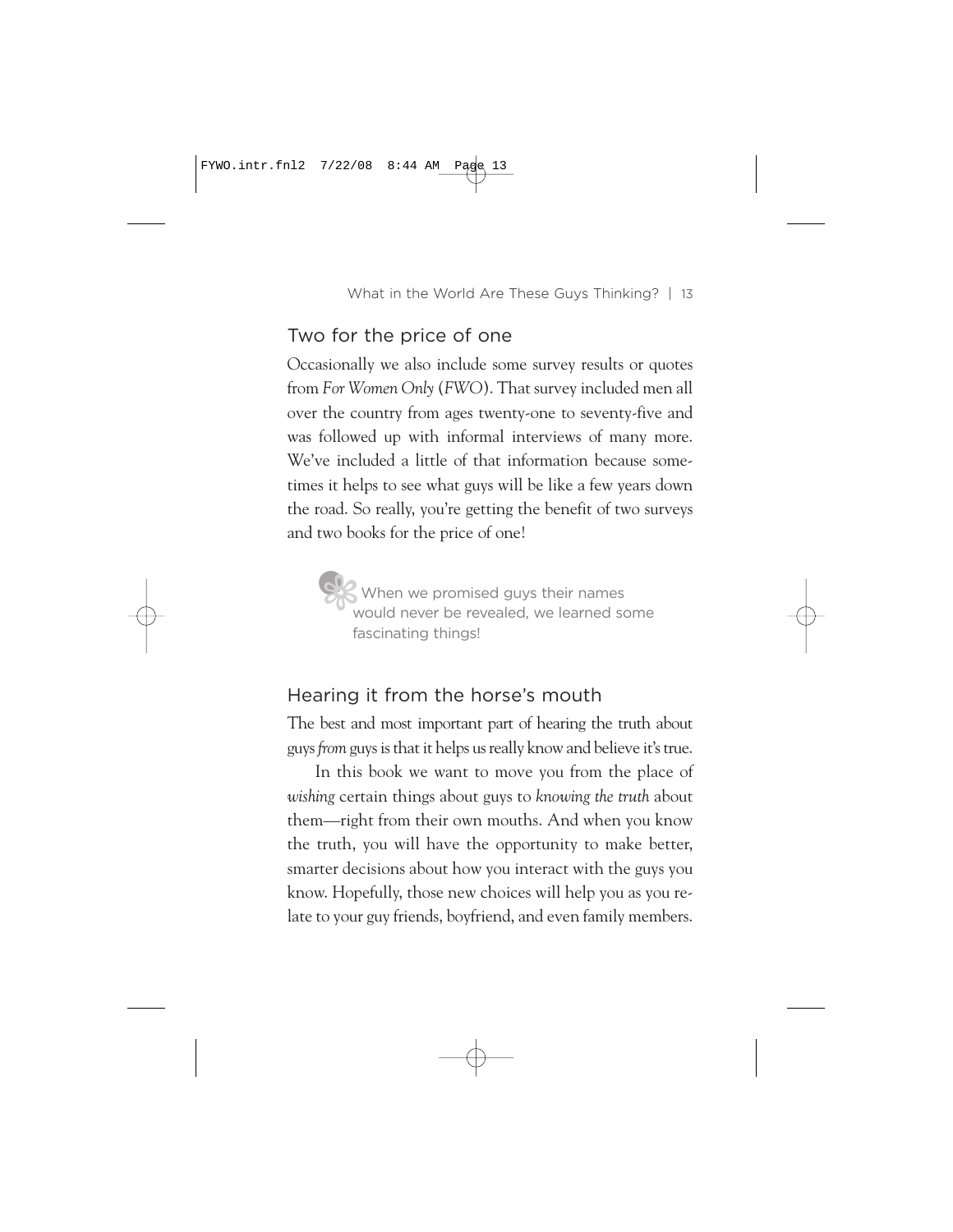28

# Your guides to the male brain

So who are we? There are actually two people writing this book. There's Shaunti, who wrote *For Women Only*. For that book, Shaunti did tons of research and data gathering about men that no one had done before. Turns out, her Harvard graduate degree and years as a Wall Street analyst helped pave the way for these well-researched books!

> We want to move you from the place of wishing certain things about guys to knowing the truth about them.

28

Then there's Lisa, a screenwriter, author, and editor for several magazines and books. Along with her writing expertise, Lisa brings her practical experience of raising teenagers. Her daughters, Sarah and Hannah, have helped her tremendously, including rolling their eyes and editing out any hopelessly "uncool" things they read in the first draft.

Neither of us is a counselor, so we have drawn on the expertise of counselors, youth workers, pastors, and others who work with and understand teens. The best experts in this book, however, are the hundreds of guys your age. We hope they will make you laugh while teaching you a lot about what it means to be a guy.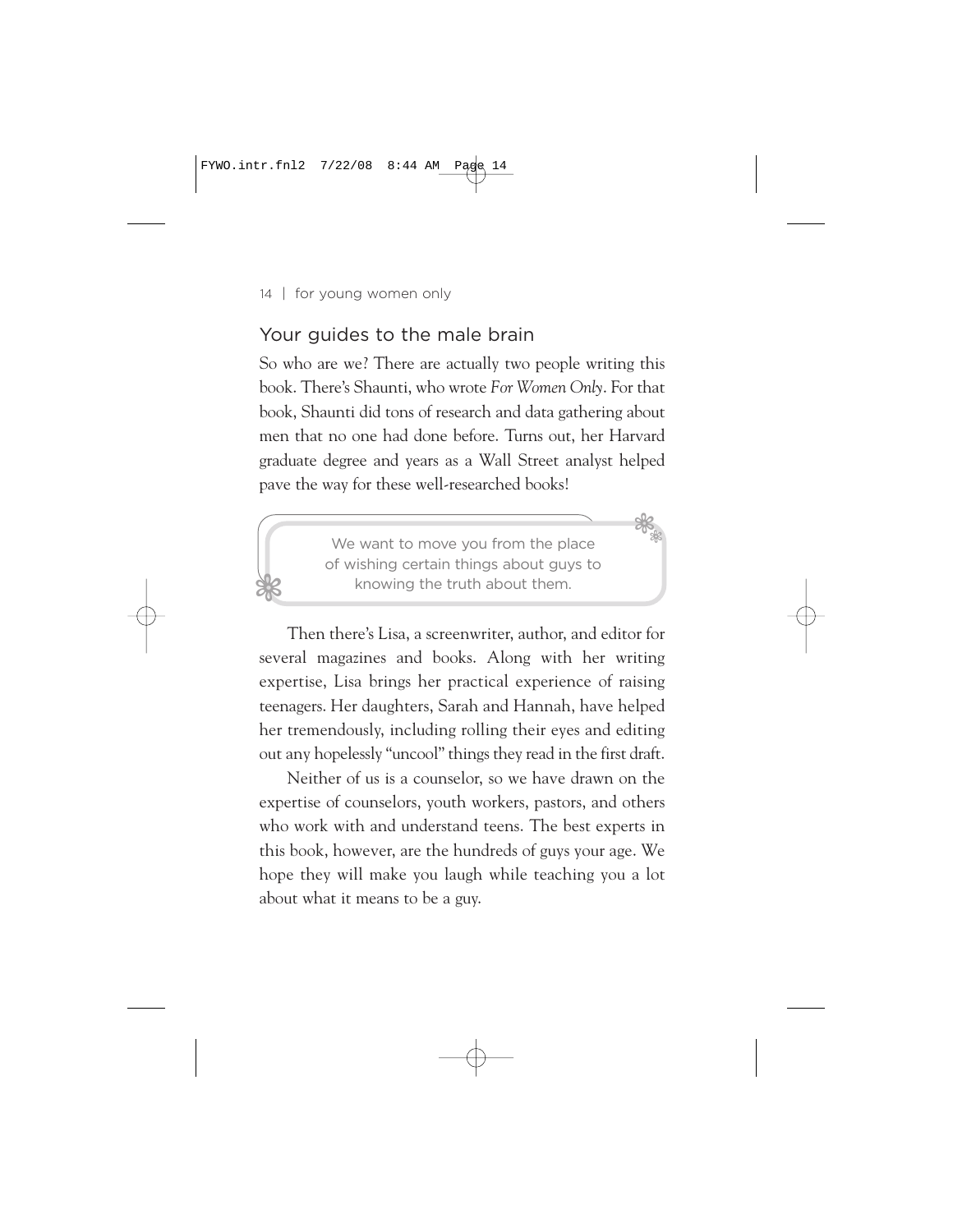# BEFORE WE START: GROUND RULES

Before you turn the page and get a look at the inner lives of guys, here are some ground rules:

- First, you may have noticed that the media often makes fun of guys and stereotypes them. We won't be doing that here. We honor the guys who shared their hearts with us, and believe that you will really appreciate their insight. *1*
	- *2* Second, this is not an equal treatment of malefemale differences. We don't deal at all with how guys can or should relate to *you*. Yes, girls obviously also have needs, and many of the truths discussed in these pages apply to you too. But since the theme is the inner lives of *guys* and our space is limited, we're focusing entirely on how girls relate to guys, not the other way around.

*3*

Third, remember that there are always exceptions to every rule. When we say that "most guys" appear to think a certain way, realize that "most" means exactly that—most, not all. Since we have limited space in these pages, go to www.foryoungwomenonly.com to explore more resources, read the entire survey, or join the discussion on these issues.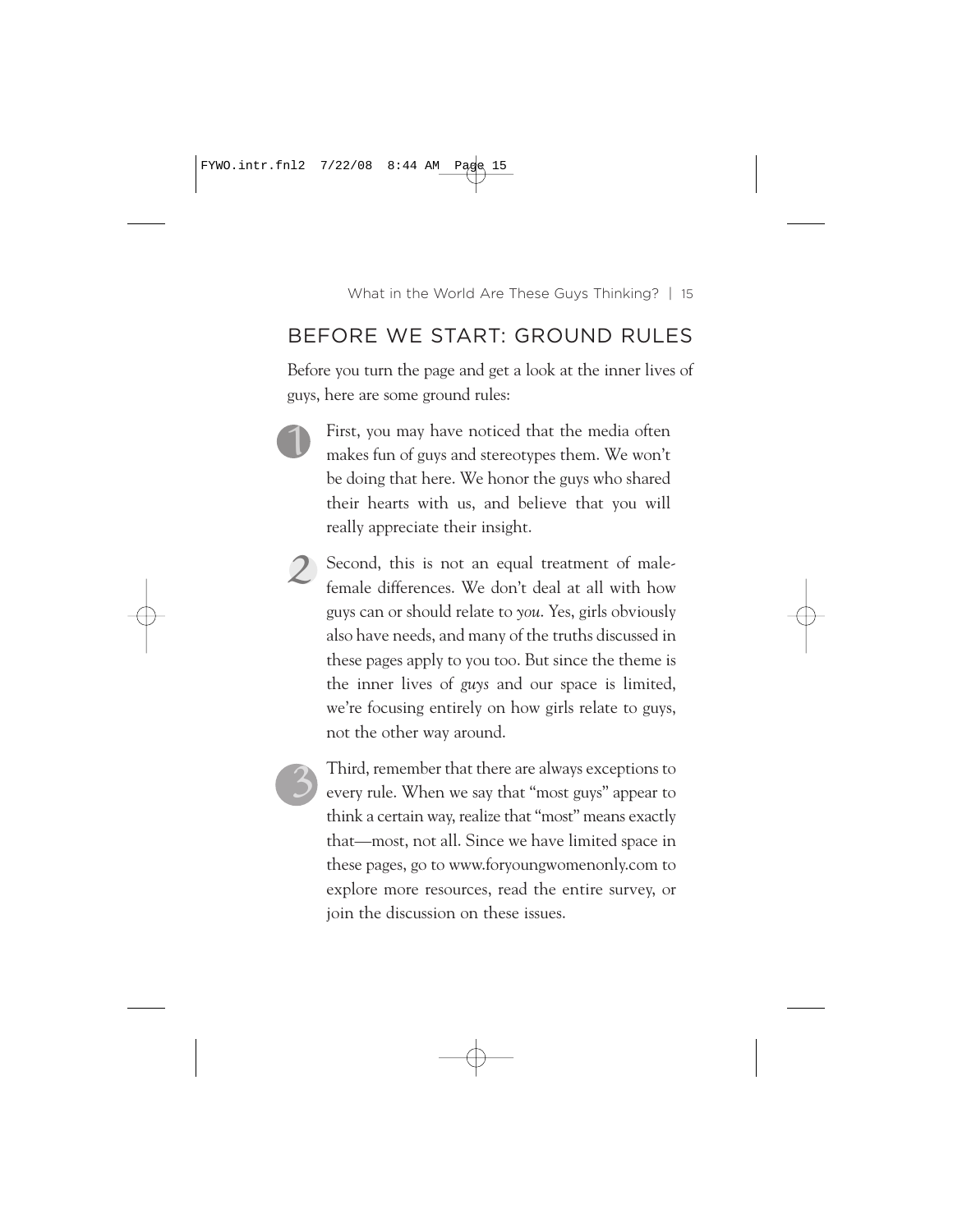- 16 | for young women only
- Fourth, we're talking about what is *normal* inside guys, not necessarily what is *right or wrong* about their outward behavior. We want you to understand their thoughts and feelings, even when we may not agree with their actions. *4*
	- Fifth, we need to warn you that some of the enclosed insight may be hard to hear. In all honesty, we were tempted to exclude certain points. But we realized that we were hearing important things that the guys themselves often can't say directly to the girls they know. So we decided to trust you with this information. If anything is distressing to hear, please don't wrestle with it alone. Please pray about it and talk about it with an older woman you can trust.

*6*

*5*

We're talking about what is normal inside guys, not necessarily what is right or wrong about their outward behavior.

Finally, as we discuss these findings, from time to time we'll be looking at the results from a faith perspective, especially when there are noticeable differences between the answers of guys who say they don't have any particular religious beliefs, and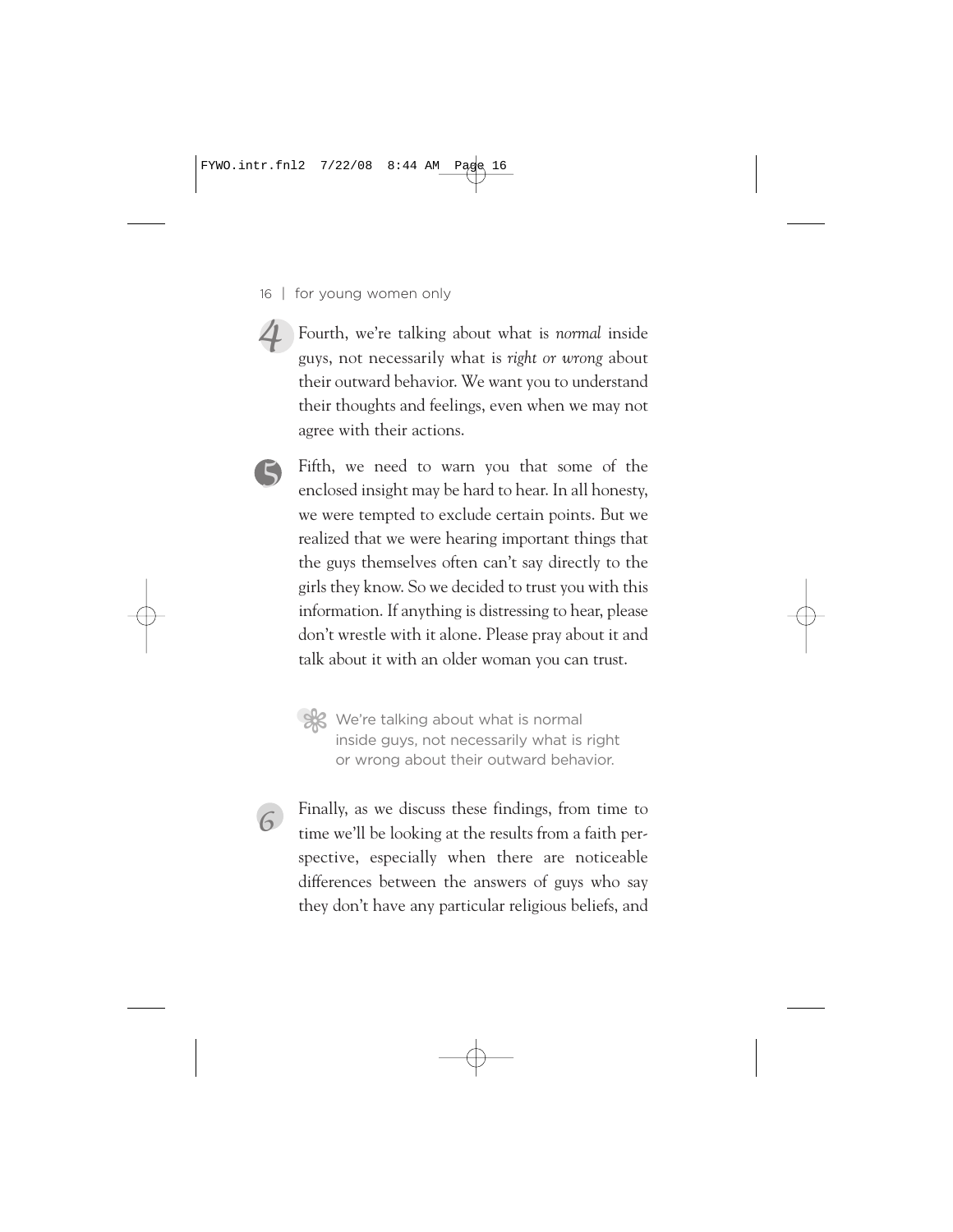those who do. The nationally representative survey included all types of guys, regardless of their personal beliefs, and we think this information will be helpful even if you look at life and faith differently than we do. But we believe that adding the faith perspective is also valuable as we consider what to do with all this new information.

By letting you in on the guys' secrets, we hope you will take it as an opportunity not just to learn fascinating new things, but also to practice new ways of relating. Not only can you become a much better girlfriend (or a much more attractive prospect!), but it's a lot easier to learn good habits now in your teen relationships, so you don't have to break bad habits later when you are married!

In other words, the point of learning this new information is not to change the guys in our lives, but to change and improve *ourselves.*

So, sit back and relax—and maybe fasten your seat belt!—as we take you on a journey into the inner lives of guys.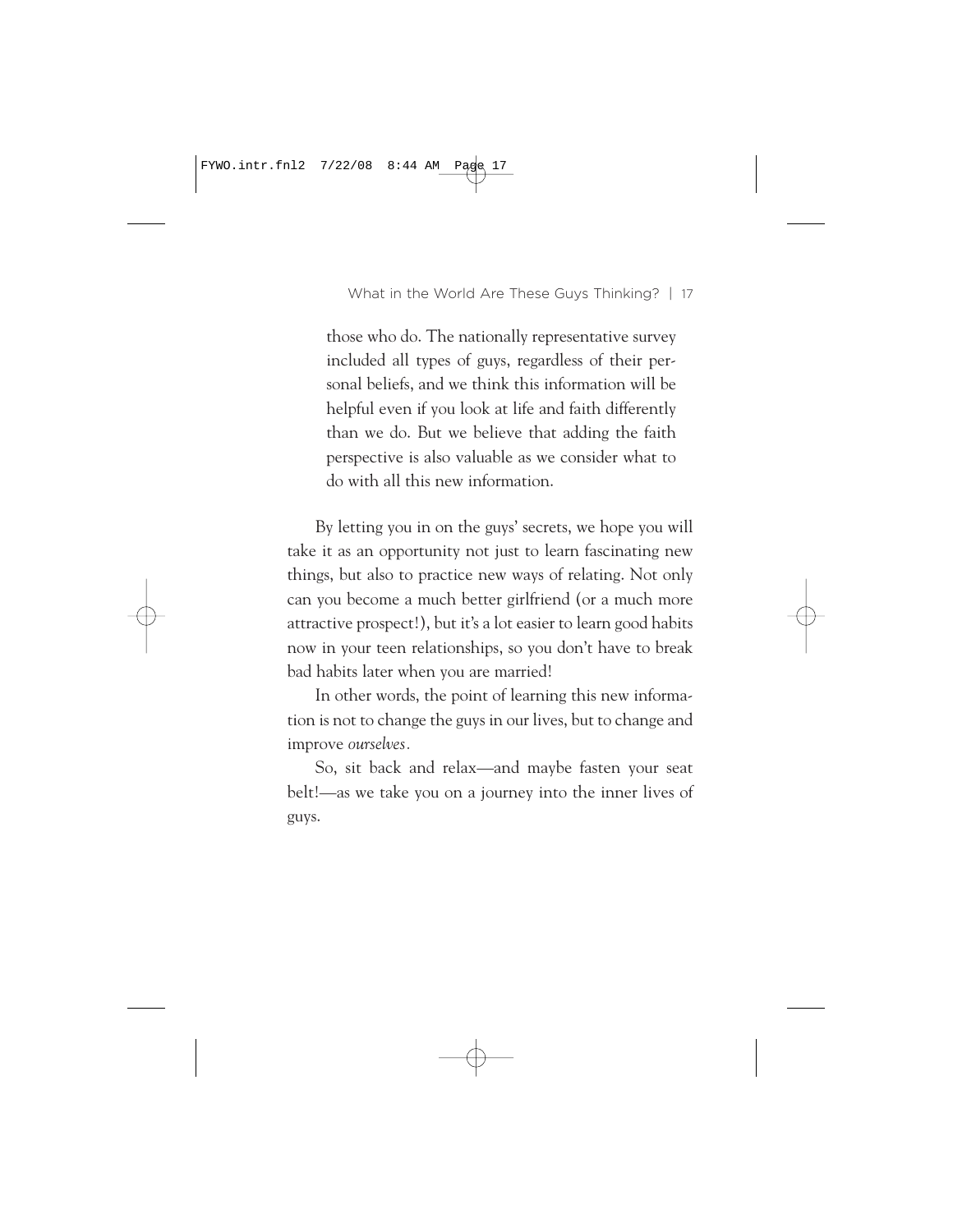

# YOUR LOVE IS *NOT* ENOUGH

❋ You Mean He Wants My Respect More Than My Love?

Guys would rather feel alone and unloved than inadequate and disrespected.

In the middle of writing this book, I (Lisa) was babysitting Shaunti's young children, who were spellbound by the movie *The Incredibles*. The villain—Syndrome—becomes a cruel bad guy just because he wants respect and hasn't gotten it. His whole life is about getting revenge, simply because, as a boy, he was brushed off and not respected.

Not long after watching that movie, I went to a semifinal state football game between rival high schools in our area. Among the wild, noisy fans, I noticed one guy's team T-shirt. It said, "Loved by few…hated by many…respected by all…The Brookwood Broncos."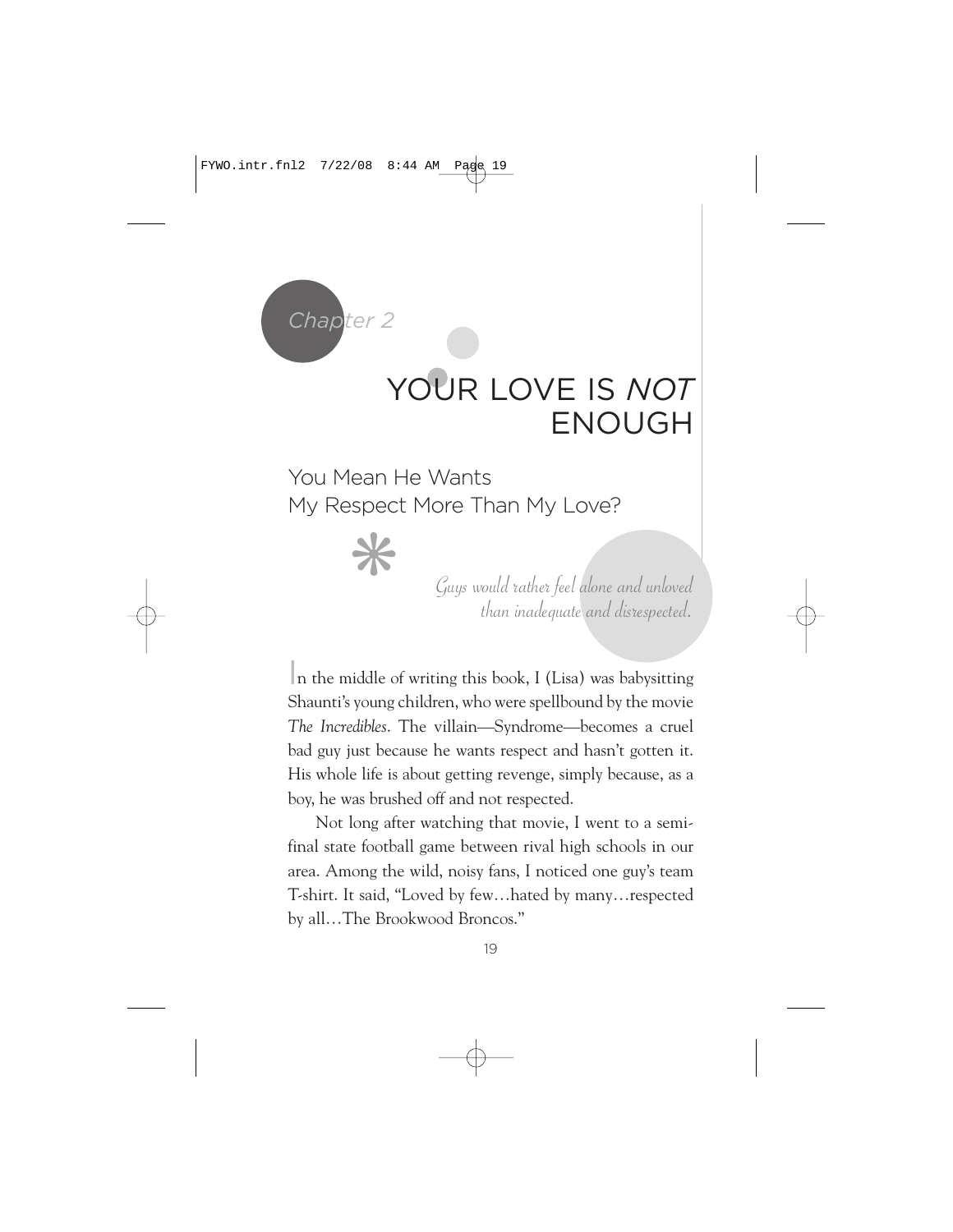There was that word again…*respect*. Clearly, for this football fan, it wasn't about being loved, and it was even okay to be hated…but boy, he wanted that respect! What is it about respect that's so important to a guy?

It wasn't about being loved, and it<br>was even okay to be hated...but boy<br>he wanted that respect! was even okay to be hated…but boy, he wanted that respect!

More important, could it be true in the real world (beyond movies and sports) that respect carries so much weight? We discovered that the answer is *yes*—and that this one fact creates a bunch of ideas for you to think about, as a girl…and down the road, as a woman.

# RESPECT VERSUS LOVE

Just after college, I (Shaunti) watched something amazing unfold at a singles' retreat. For the very first session, the retreat speaker divided the room in half and placed the guys on one side, and the girls on the other. "I'm going to ask you to choose between two bad things," he said. "If you had to choose, would you rather feel alone and unloved in the world *or* would you rather feel inadequate and disrespected by everyone?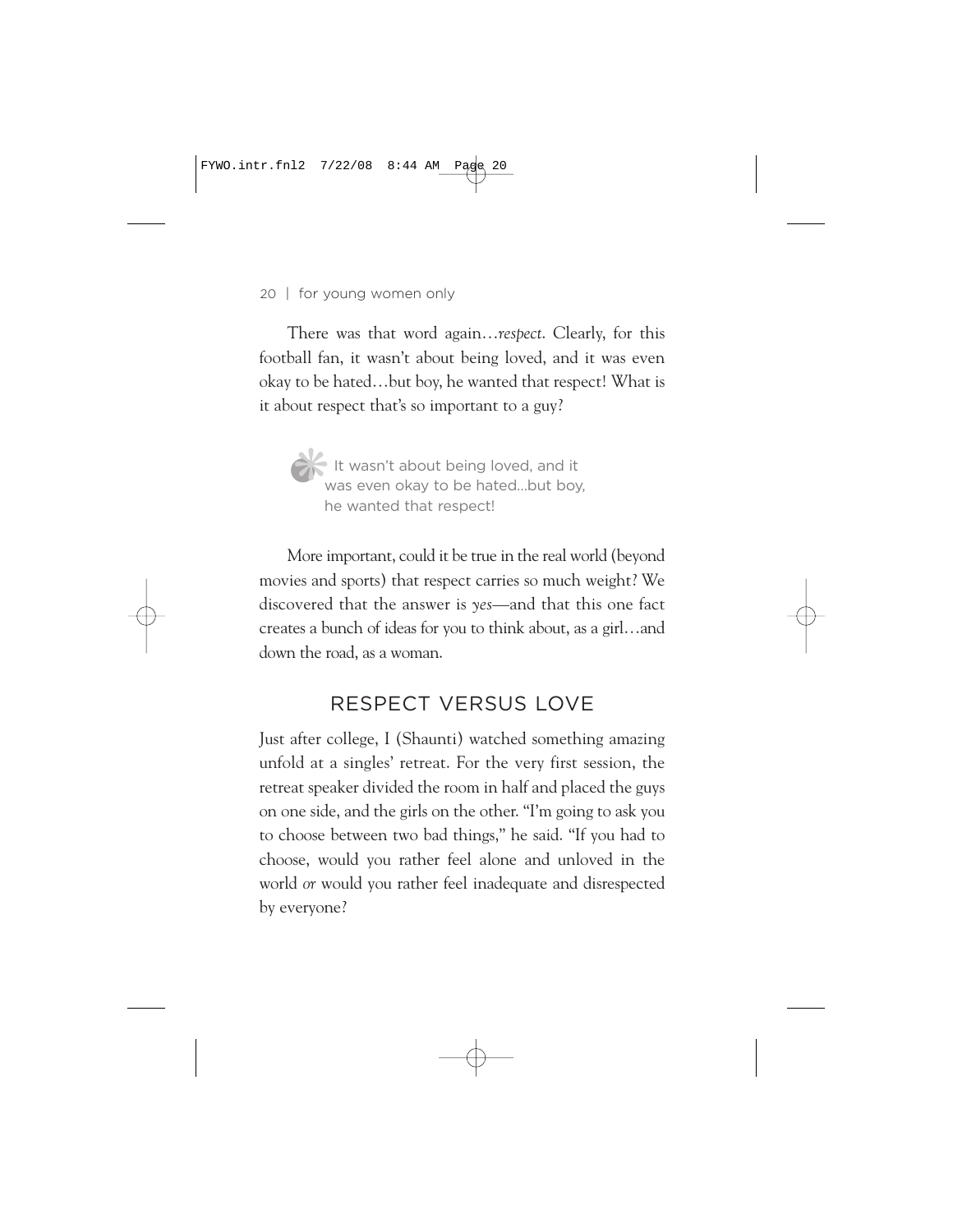I remember thinking, *What kind of choice is that? Who would ever choose to feel unloved?*

The speaker then turned to the guys' side of the room. "Okay, men. Who here would rather feel alone and unloved?"

A sea of hands went up, and a giant gasp rippled across the girls' side of the room.

> What is it about respect that's so important to a guy?

❋

He asked which guys would rather feel disrespected, and the girls watched in bewilderment as only a few guys lifted their hands.

Then it was our turn to answer and the guys' turn to be shocked when most of the girls indicated that if they had to, they'd rather feel inadequate than unloved.

# WHAT IT MEANS

While it may seem odd to most of us, the male need for respect and affirmation—especially from the main girl in his life—is even more important than love. The survey indicated that *two out of three guys* agreed that they'd prefer to be unloved—just don't make them feel inadequate! And the importance of respect only increases as the guys grow into men.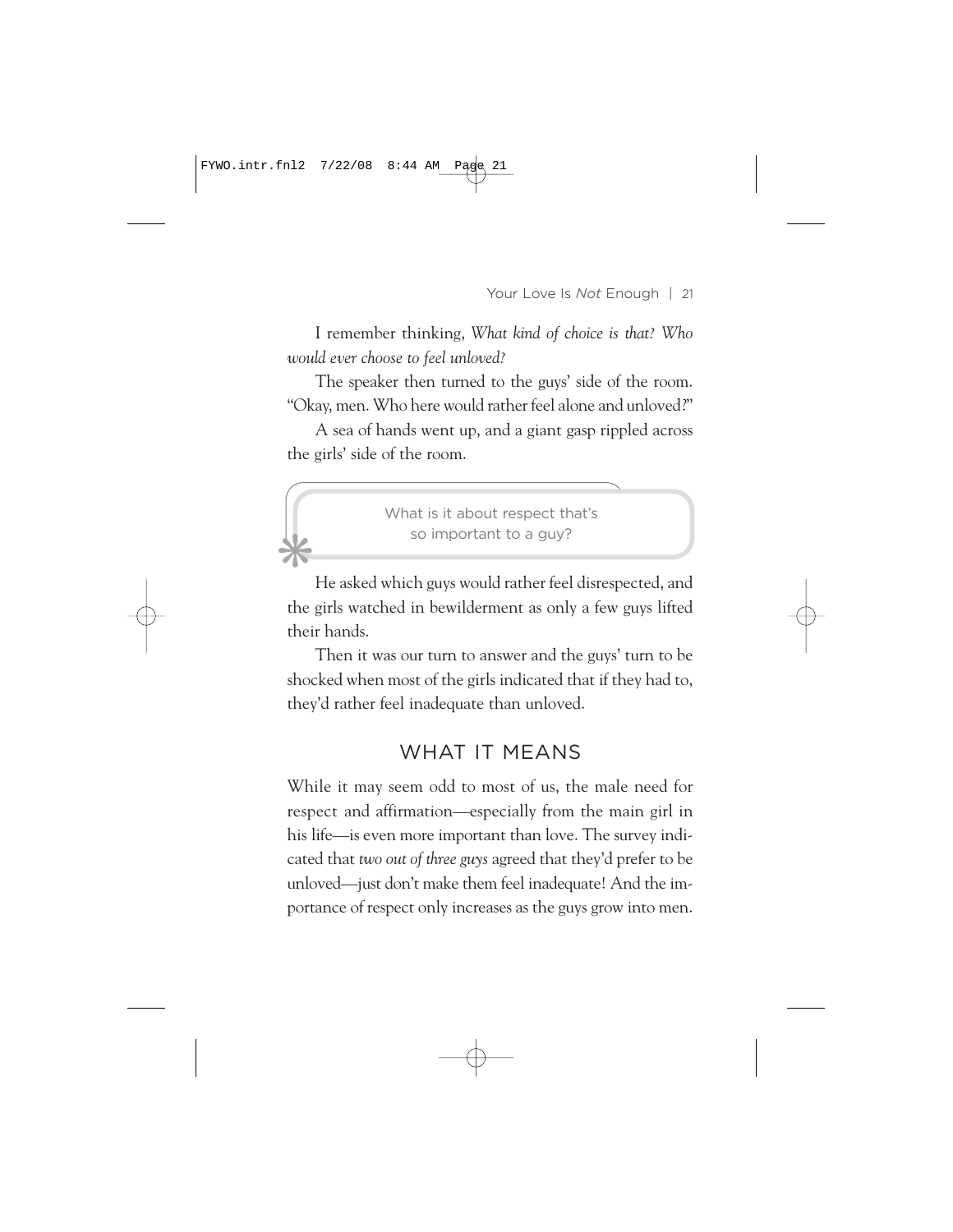Take a look at the survey results.

#### SURVEY SAYS:

Think about what these two negative experiences would be like: to feel alone and unloved in the world OR to feel inadequate and disrespected by everyone. If you were forced to choose one, which would you prefer? Would you rather feel…?



This need for respect actually becomes stronger as the guys get older—74 percent of the adult men in the *For Women Only* survey valued respect more than love. Look at these comments teen guys made about that survey question:

- "I'd rather be alone and unloved. For a guy, being disrespected is just not right. *I'd rather be by myself than have someone disrespect me*."
- "Most guys—teens through young twenties—would rather feel respected than loved. Respect makes us feel adequate in every part of our lives, whereas with love…well, we have our whole lives to find that special person to love."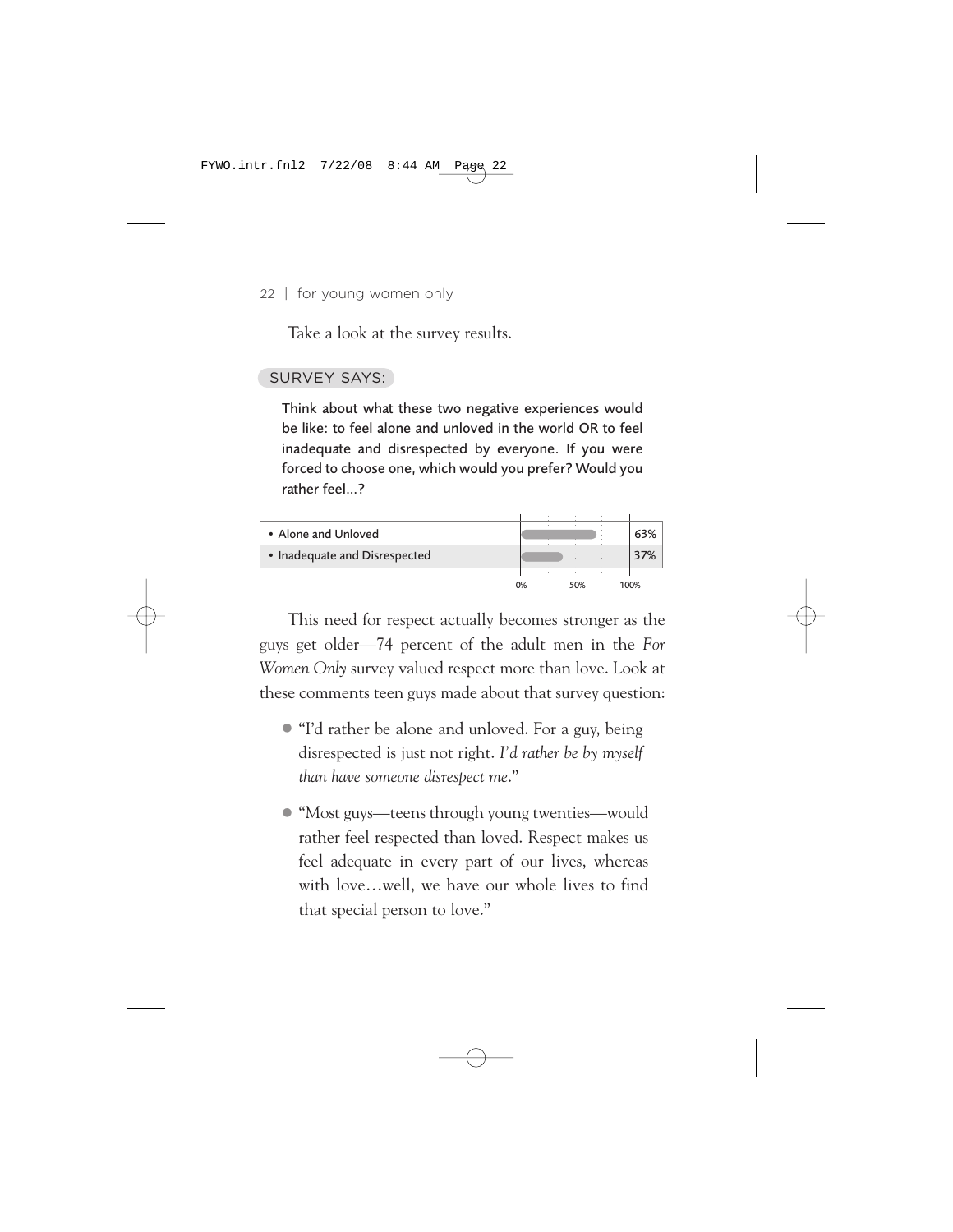We girls, on the other hand, tend to be more motivated by and tuned in to love over respect—and we're often better at showing love than showing respect. Have you ever done something to make a guy feel loved and been disappointed by his response? Maybe without knowing it you were also making the guy feel disrespected. (And that, by the way, automatically makes guys feel unloved, too.) If you want to love your guy in the way *he* needs to be loved, you need to make sure that he feels your respect most of all.

> "I'd rather be alone and unloved. For a guy, being disrespected is just not right."

## HIS BRAIN IS ON YOU!

During our focus groups, we heard over and over that guys spend most of their time trying to get *your* attention and respect! The people around him—most especially you, as a girl—are almost like a mirror. He's looking to you in the hope of seeing something respectable about himself, something that will make him feel strong and trustworthy.

During one focus group, the guys were asked, "What percentage of your waking hours is spent trying to impress girls?"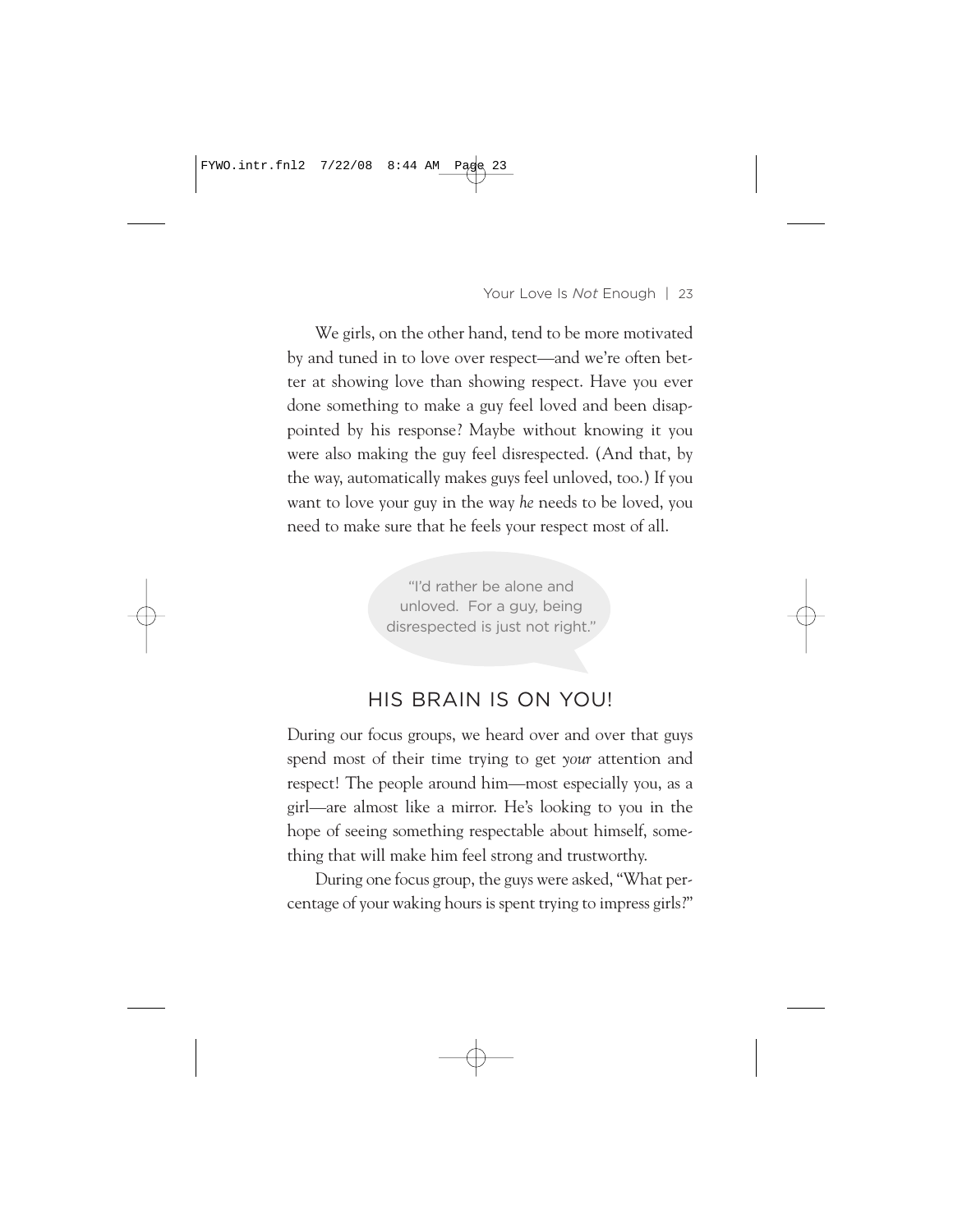It took a half-second for one guy to respond: "About a hundred." Another admitted that everything he did—from the way he dressed to the car he purchased to the job he took involved a consideration of what a girl would think about it. Would she approve and think it was a good choice? Would she respect him because of it, or would it cause her to think less of him?

As he talked, all the other guys around the circle were nodding in forceful agreement. I (Lisa) was sitting in this group and had to work to keep the surprise out of my face. If you're anything like me, you may not have realized just *how* important it is to guys to have the respect of the girls they care about—or how painful it is when they don't feel they have it. In fact, if they sense they are not respected, they'll be looking for the door. One college guy told us:

When a girl respects you, it makes you wake up and say, "I can do better than this other girl I'm dating, who doesn't seem to feel the same way." If girls around you are treating you with respect but you're not getting it from your own girlfriend, a lightbulb goes on.

If respect really is their highest need, it makes perfect sense that they will gravitate toward girls who make them feel that way—and run from those who don't.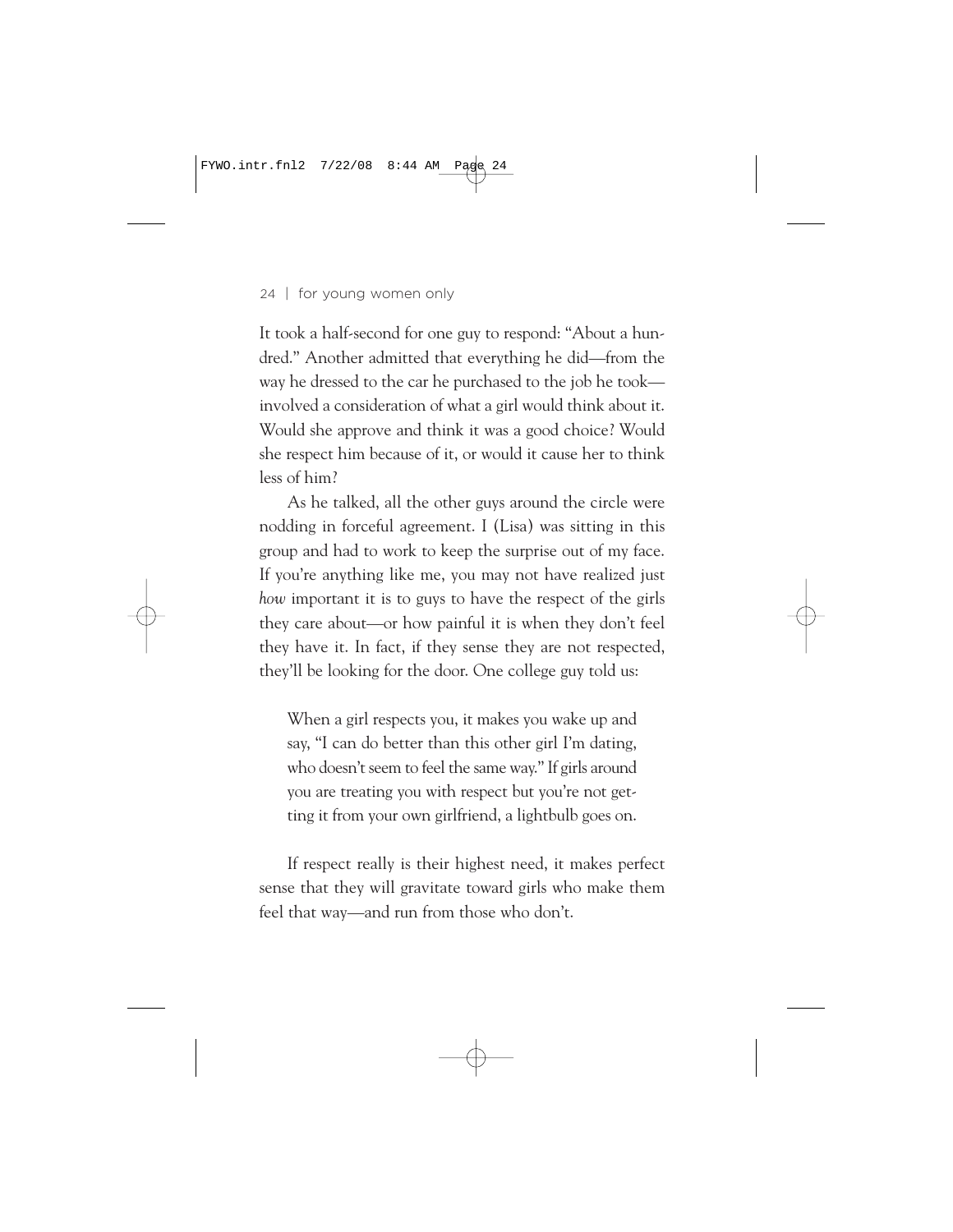#### A disrespect-o-meter

Here's the problem: In our focus groups, guys clearly believed that girls *know* when they're disrespecting them. But even long-married women—much less teenage girls—often really *don't* realize that that is what they are communicating!

In fact, most of us probably *do* respect the guys closest to us, but we don't realize when our words or actions are saying the opposite. However we sure do get blindsided by the results! For example, have you ever been totally confused at why a guy got upset during a conversation?

•❋If they sense they are not respected, they'll be looking for the door.

Many guys have a tough time expressing their feelings, and so they can't always explain *why* they are upset. But thankfully, there is a way to know when we've crossed the disrespect line: Watch for *anger*.

Consider this: If you are in an emotional fight or conflict with the most important guy in your life, do you think it is okay for you to cry? Most of us would probably answer *yes*. Now consider this: In that same conflict, do you think it's okay for the guy to get really angry? Most of us have a problem with that—we think he's out of line.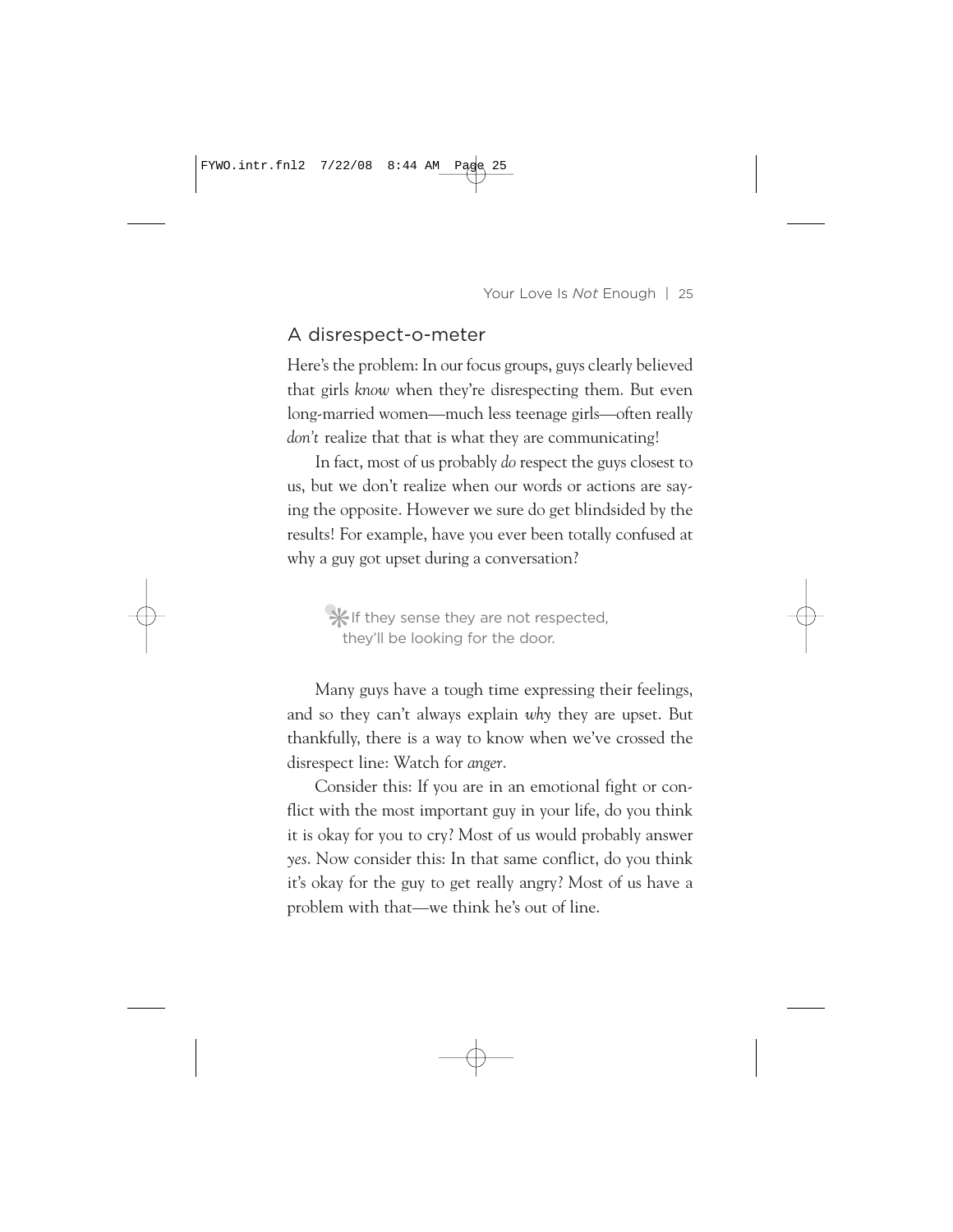But Dr. Emerson Eggerichs, founder of Love and Respect Ministries, has a different view: "In a relationship conflict, crying is often a woman's response to feeling unloved, and anger is often a man's response to feeling disrespected."

Most guys won't blurt out something like "You're disrespecting me!" in the heat of the moment. But rest assured, if he's angry at something you've said or done and you don't know why, there is a good chance that he is feeling the pain or humiliation of your disrespect.

In the survey, two-thirds of the teenage guys who described themselves as being in longer-term relationships said that in a conflict they were most likely to be feeling disrespected. We girls are far more likely to be wailing, "He doesn't love me!"

#### SURVEY SAYS:

In the middle of a conflict with a girl, I am more likely to be feeling…



(\*Among guys who are in committed or longer-term relationships. Even including guys not in a relationship, the overall average of those answering "she doesn't respect me" was still 57%.)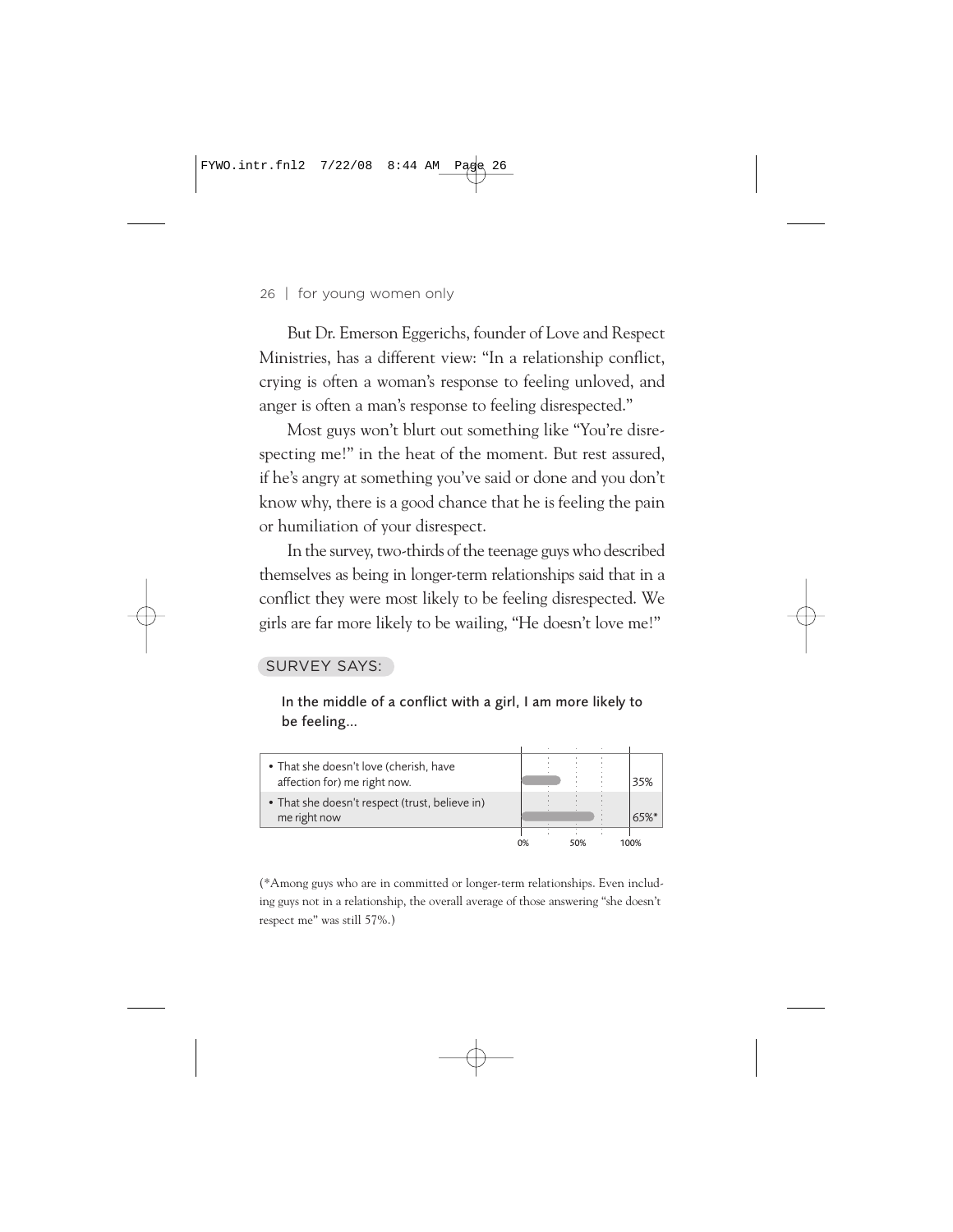In the *FWO* survey, the percentage of men saying they'd probably be feeling a lack of respect shot up to 81 percent.



If he is angry, he may be feeling<br>the pain of your disrespect. the pain of your disrespect.

#### Unconditional respect

Do you think you can't or shouldn't respect a guy until he's earned it? That's a common assumption. But think about this: If you are in a serious relationship with a guy, don't you want him to love you unconditionally, even when you're not being particularly lovable? Well, guys feel the same way about respect. They know that they will make mistakes in life, and they are really hoping and looking for someone who will demonstrate that she respects them, regardless of whether they're meeting her expectations at the moment.

"We've become such a love-dominated culture," Dr. Eggerichs says. "Like the Beatles said, 'All you need is love.' So we've come to think that love should be unconditional, but respect must be earned. Instead, what men need is *unconditional respect*—to be respected for who they are, apart from how they do."

If you, as a young woman, learn how to treat guys with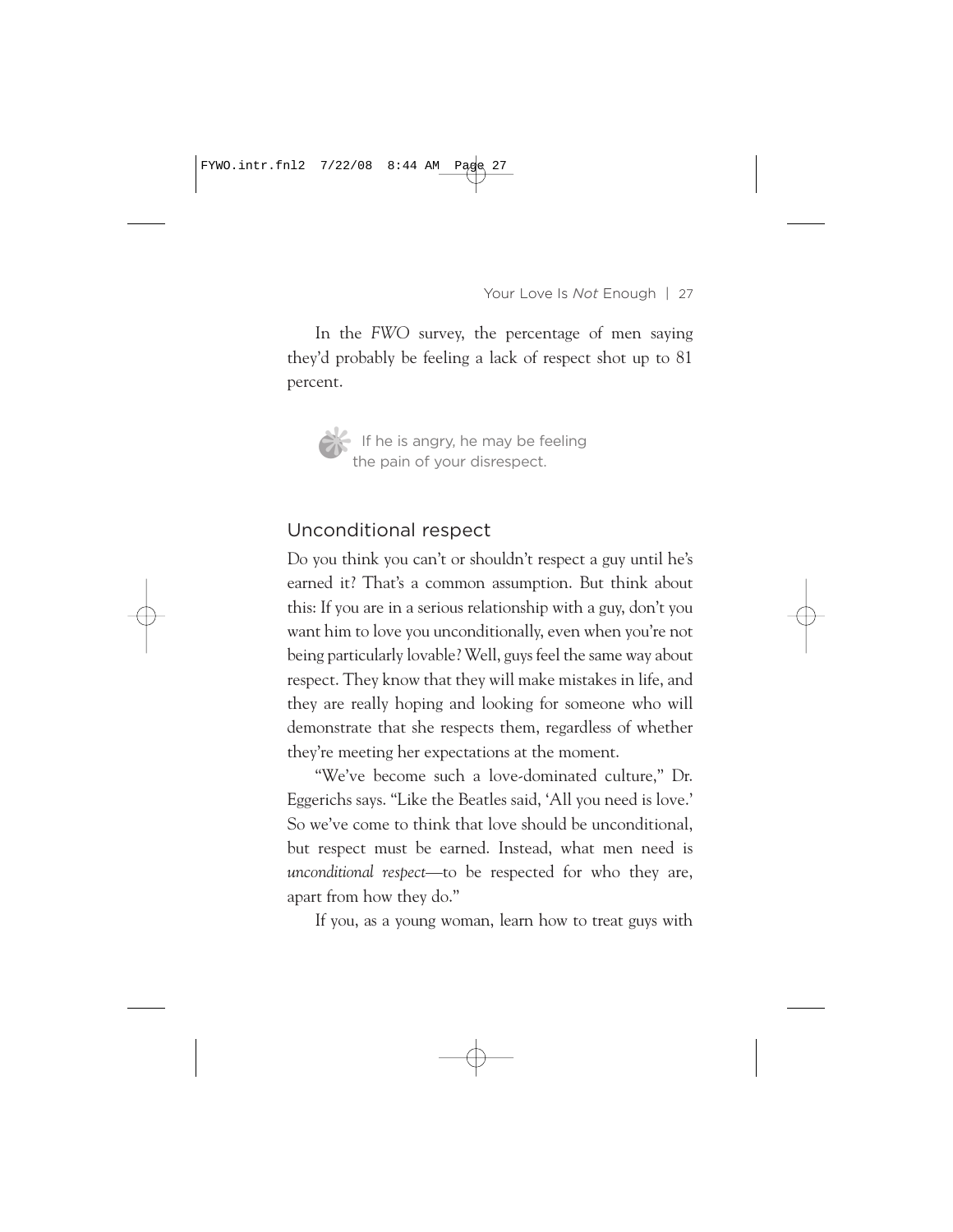respect right now, these attitudes and habits will carry over into your marriage one day. In a famous Bible passage on marriage, Ephesians 5 never tells the wife to love her husband, and it never tells the husband to respect his wife. That's probably because we each already tend to give what we want to receive. Instead, over and over, it urges the husband to *love* his wife and urges the wife to *respect* her husband.

> "What men need is unconditional respect—to be respected for who they are, apart from how they do."

#### Thinking ahead

Obviously, there is a difference between marriage and dating. There's also a difference between being in a committed boyfriend-girlfriend relationship and being "just friends." When we talk about learning to unconditionally show respect, it is with an eye toward the context of Ephesians 5, which is not dating, but *marriage.*

The applications of this truth change as a relationship becomes more committed. We are *not*, for example, suggesting that you "demonstrate respect" by brushing aside obvious concerns about a guy's character in order to date someone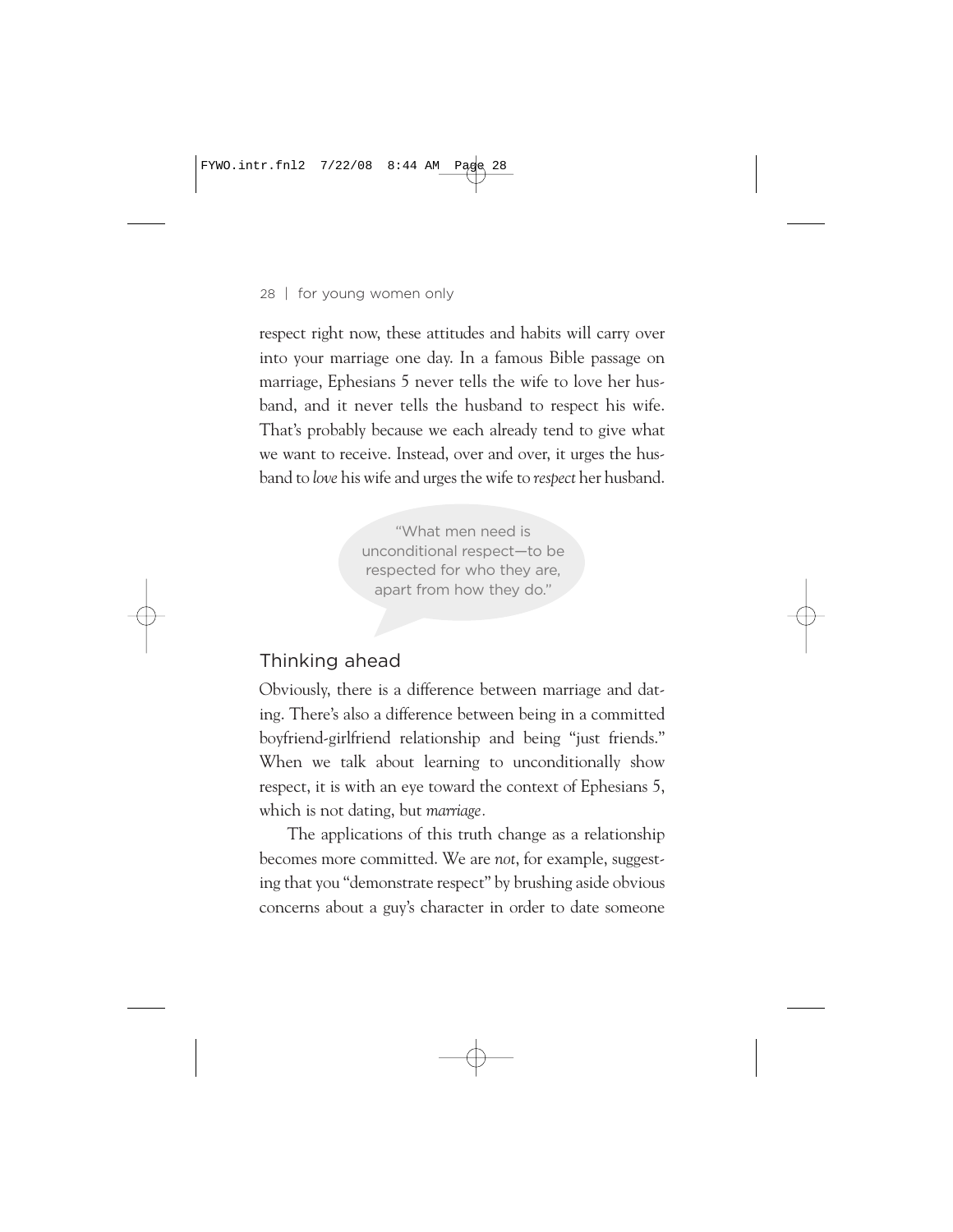you might not be able to trust. We *do* believe that when you read this book—just like most of the adult women who read *For Women Only*—you will discover that you have a lot of room to grow and learn about how to care for and respect the guys in your life.

So now that we know respect is so important to guys, and that they think we already understand exactly what we are doing in the area of respect, what are we going to do about it?



# WHAT DOES RESPECT LOOK LIKE TO A GUY?

In the movie *A Walk to Remember,* the aimless, moody, reckless Landon Carter's (Shane West) life changes when he's forced to do a school play and draw on the help of the serious, conservative preacher's daughter, Jamie (Mandy Moore). Although Jamie has a lot of intense and hidden things happening in her own life, she shows that she is unique among all the girls by encouraging Landon to follow his passions. Her encouragement eventually draws him out of his shell and into life.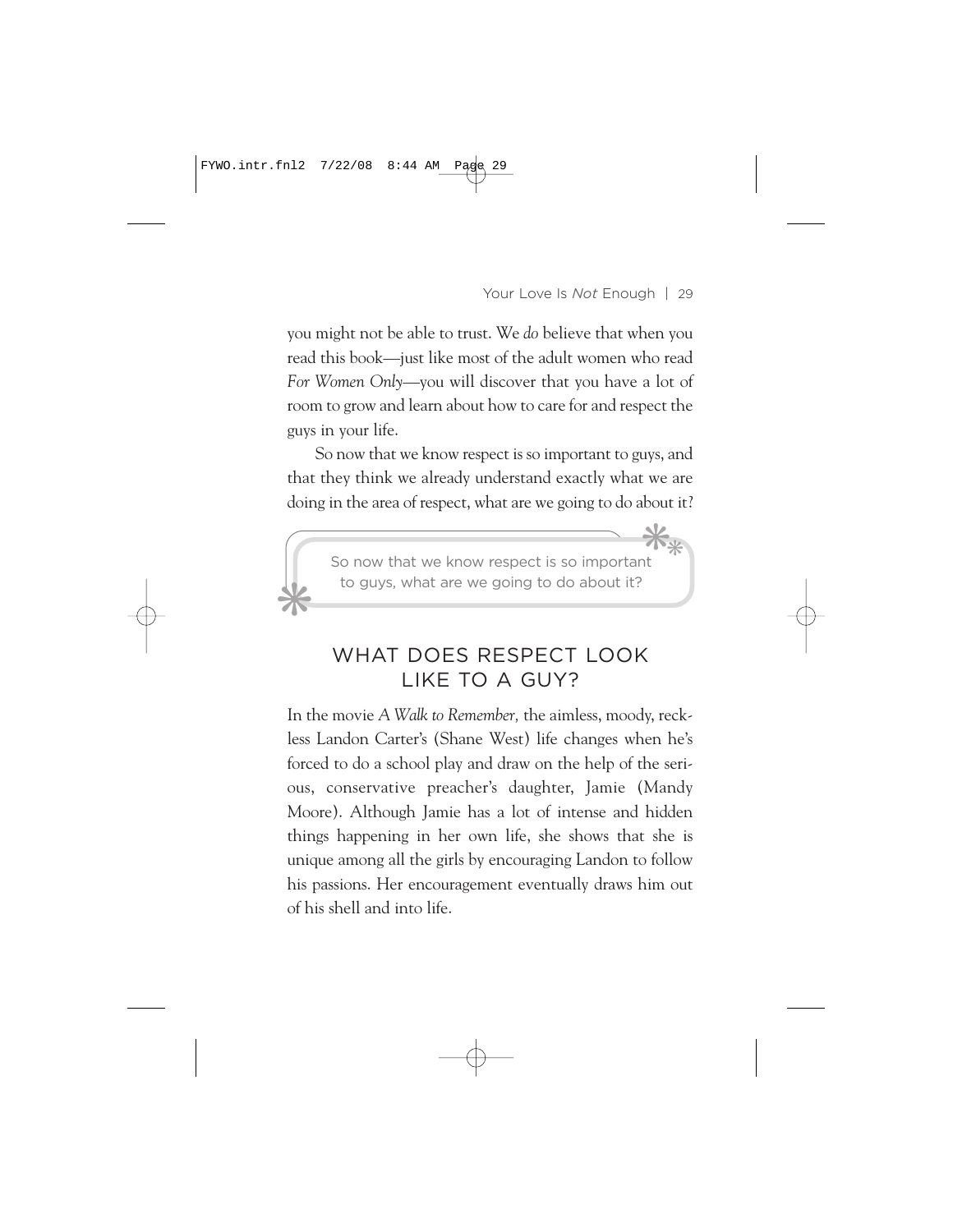At the beginning of the story, after Landon has made an immature, costly decision, it just takes one look from Jamie to shame him and challenge him to change. At the end, when Landon makes a selfless decision, the look on Jamie's face says how proud she is of him. She challenges him and makes him feel he can conquer his demons and become the man he was intended to be.

I hope you are getting a sense of what *power* girls have in the lives of guys. God has given each of us the ability to either tear a guy down or build him up. Assuming that we want to use this gift wisely—never for selfish gain—how do we actually *do* it?

In the *FWO* survey, we were amazed at how important it was to men that the women in their lives respected them in several different ways, including respecting their judgment and abilities. But in relationships between young people, there are three areas that are most important. And they all have to do with communication. Sometimes it's even a matter of what we *don't* say.

#### 1. What we say in front of others

Do you ever tease a guy in front of your friends? Or jokingly put him down in a group setting? Would you believe that can be torture for him? One teenager said: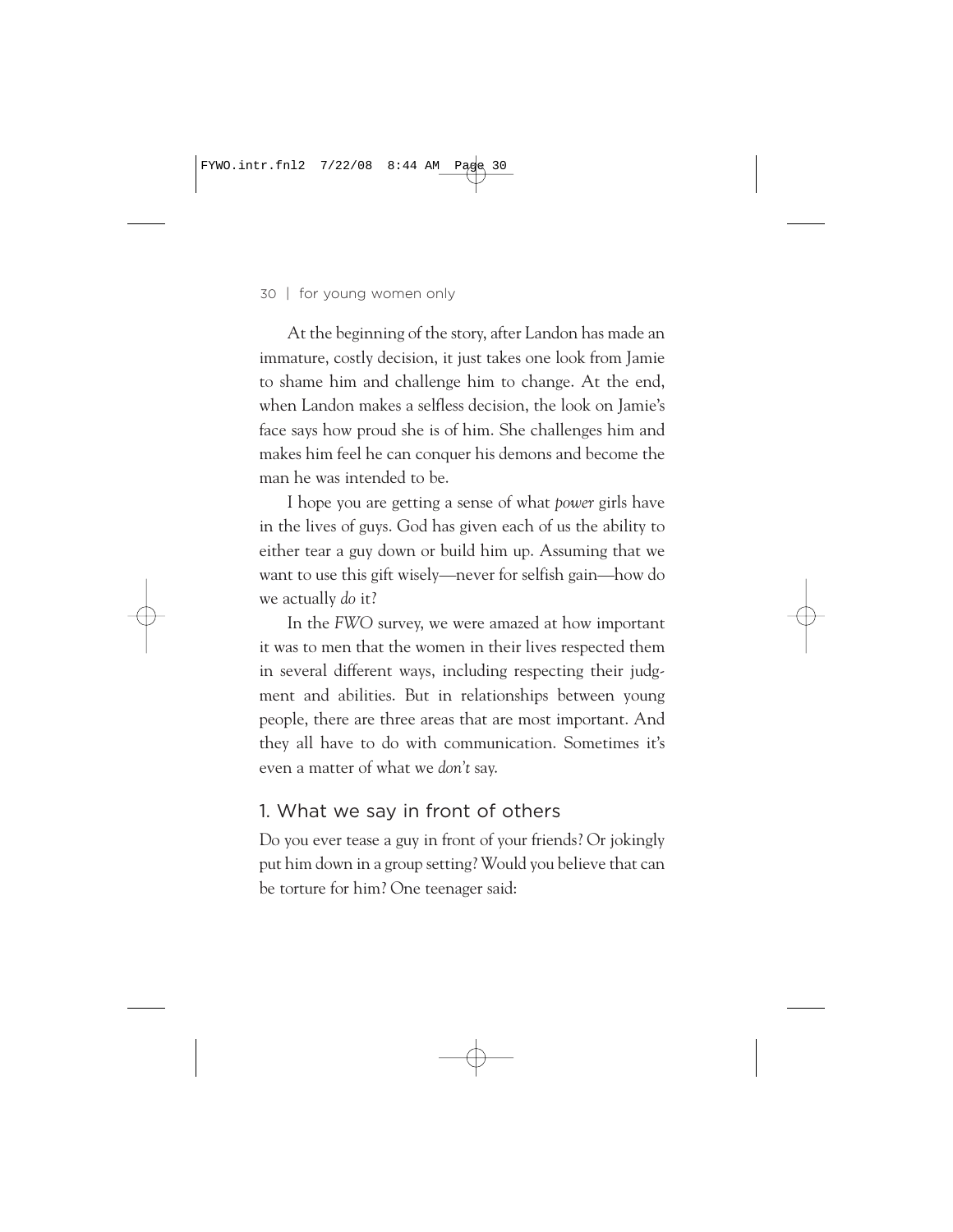Girls don't realize how easily they can embarrass us. And when you're embarrassed, you don't want to say anything. Honestly, I get mad; I just don't show it. But as soon as we're in private, I say, "Why did you do that? Couldn't you wait until another time?" And it's worse if it's in front of her friends because they'll all talk about it later. It's terrible. I'm thinking, *Do other girls that don't even know me also think that?*

Good-natured teasing is a light example, but there is actually a pretty serious epidemic of public disrespect for men. It starts with the way they are portrayed in television, movies, and other media, but it doesn't end there. Dozens of guys shared how painful it was to be criticized by girls in public, to have their judgment questioned in front of others.

One guy said, "The male ego is the most fragile thing on the planet. Women have this thought that *He's got such a huge ego that I need to take him down a peg.* No way. The male ego is incredibly fragile."

A twenty-year-old single guy said:

If another guy tries to knock you down a peg, you have fallbacks. You can say, "Well, I'm smarter, I can whip your tail, I've got a better car…" But when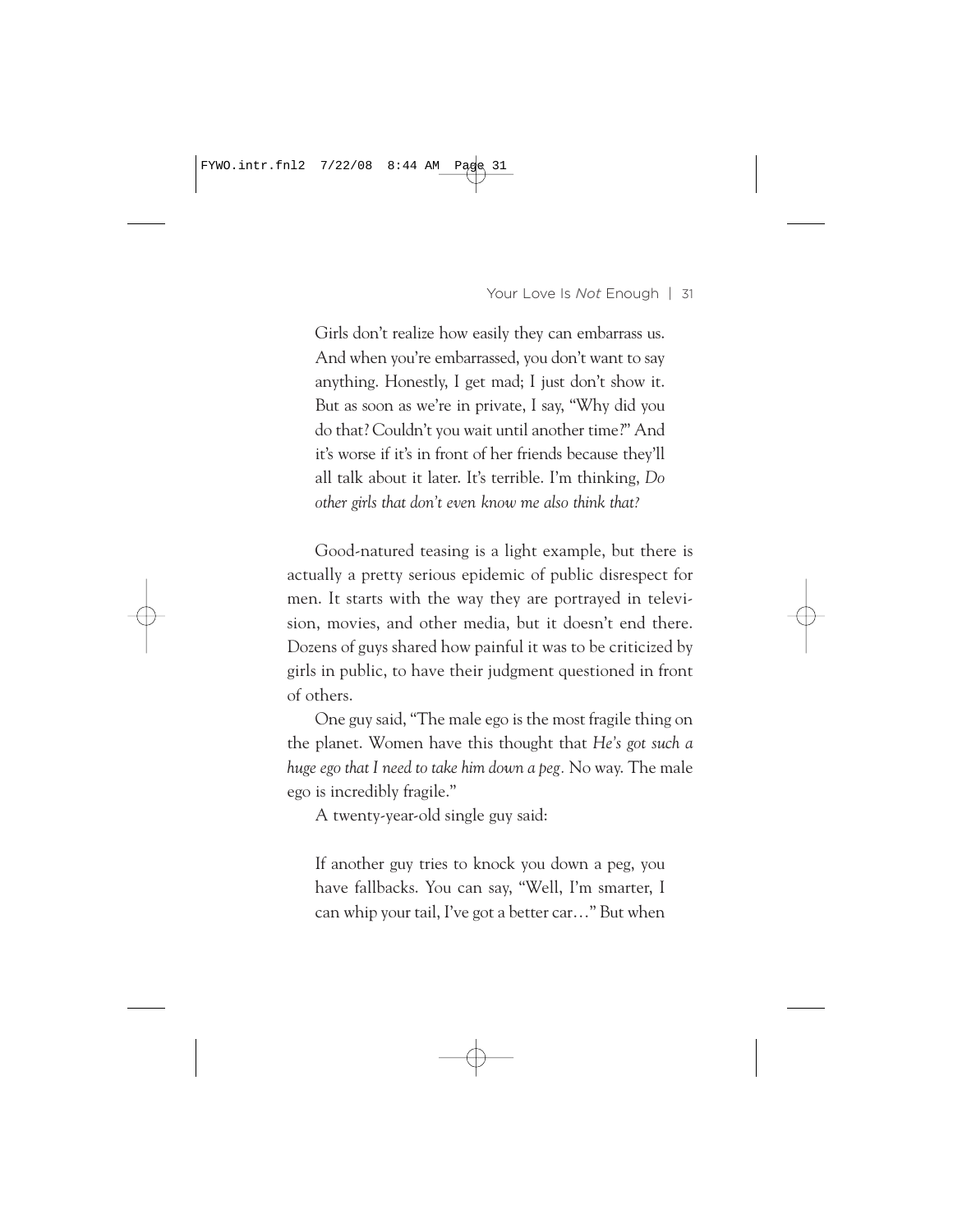a girl puts you down, you don't really have comebacks. You don't think about how you're better than girls, so when a girl does that, it's devastating. There's no notch to go to unless you get nasty, and you don't want to do that with a girl. You just get angry, instead.

Females often think of this as male pride—but that isn't it. What is at stake isn't his pride as much as his secret feelings of inadequacy as a guy. There's a big difference between feeling prideful and feeling adequate.

> •❋There's a big difference between feeling prideful and feeling adequate.

#### 2. How we say it

Some things just push a guy's buttons. Often, it's not *that* we say something, but *how* we say it. In our interviews, a lot of guys said something like this: "When a girl says something disrespectful, I often think, *I can't believe she doesn't know how that makes me feel!"* We had to reassure these guys over and over that the girls probably didn't *mean* to disrespect them and were likely just clueless.

So what are the guys hearing?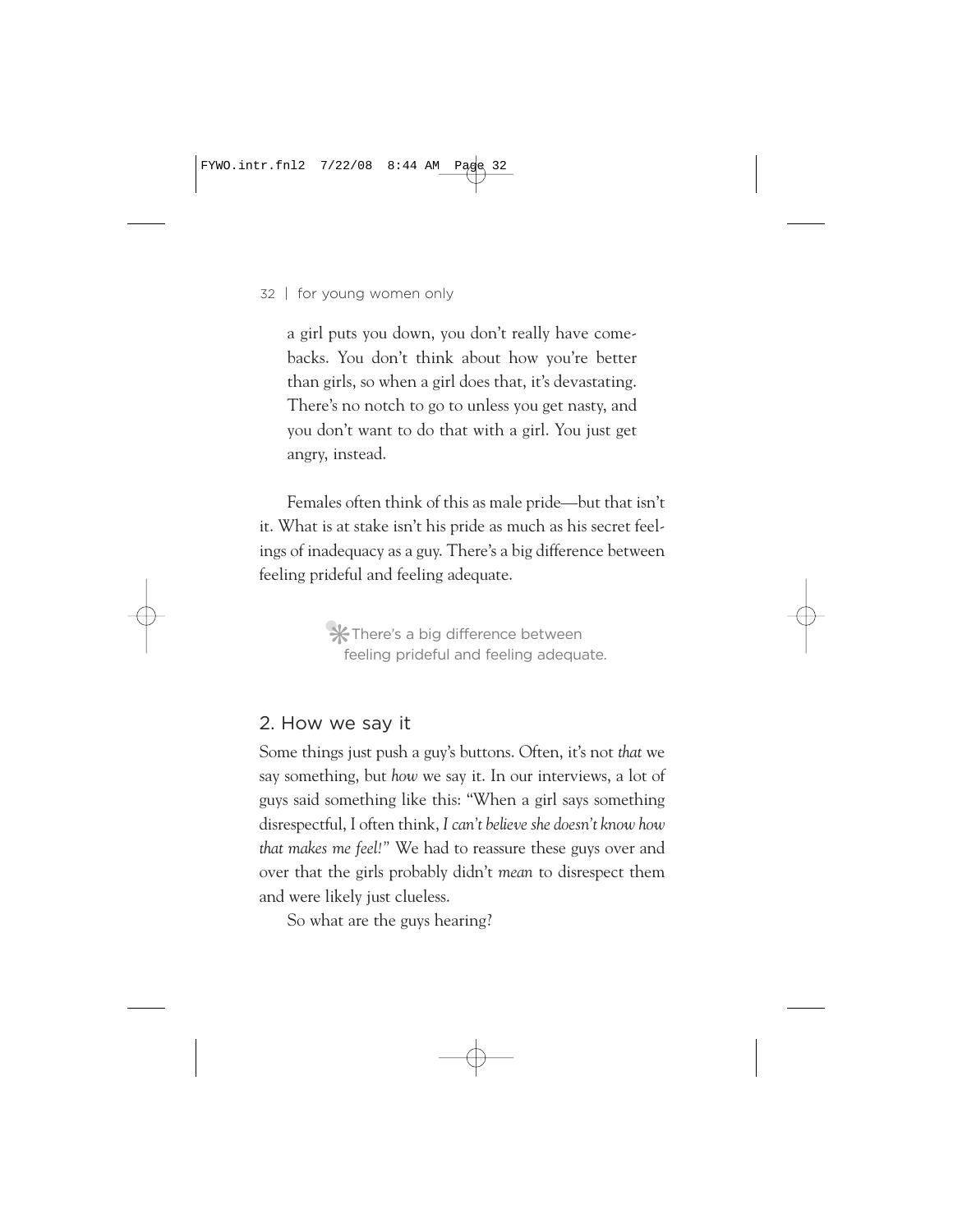#### *Hearing disrespect*

One of the older guys we interviewed, who had just graduated and started life in the working world, described how women are often viewed in the automotive industry—simply because of how they phrase their requests or "suggestions":

In the man world if you want to get something done—repaired, printed, built—if you will respect the man and be polite, everything will open up for you. If a woman says to a mechanic, "I have a few questions, but I trust your judgment; you're the best and that's why I brought you my car," her chances of being cheated drop dramatically. But, if she comes in with a "princess-diva-I expect bad things" attitude and makes a bunch of demands, everything will suddenly get very expensive and go in slow motion.

In the above situation, I'm guessing the "diva" was just trying to be assertive about what she wanted so she didn't get taken. However, because she was dealing with *guys*, she didn't realize that she needed to intentionally express her confidence in the man while making her requests. The guy took it as a disrespectful demand—and no doubt, he took his sweet time on her car.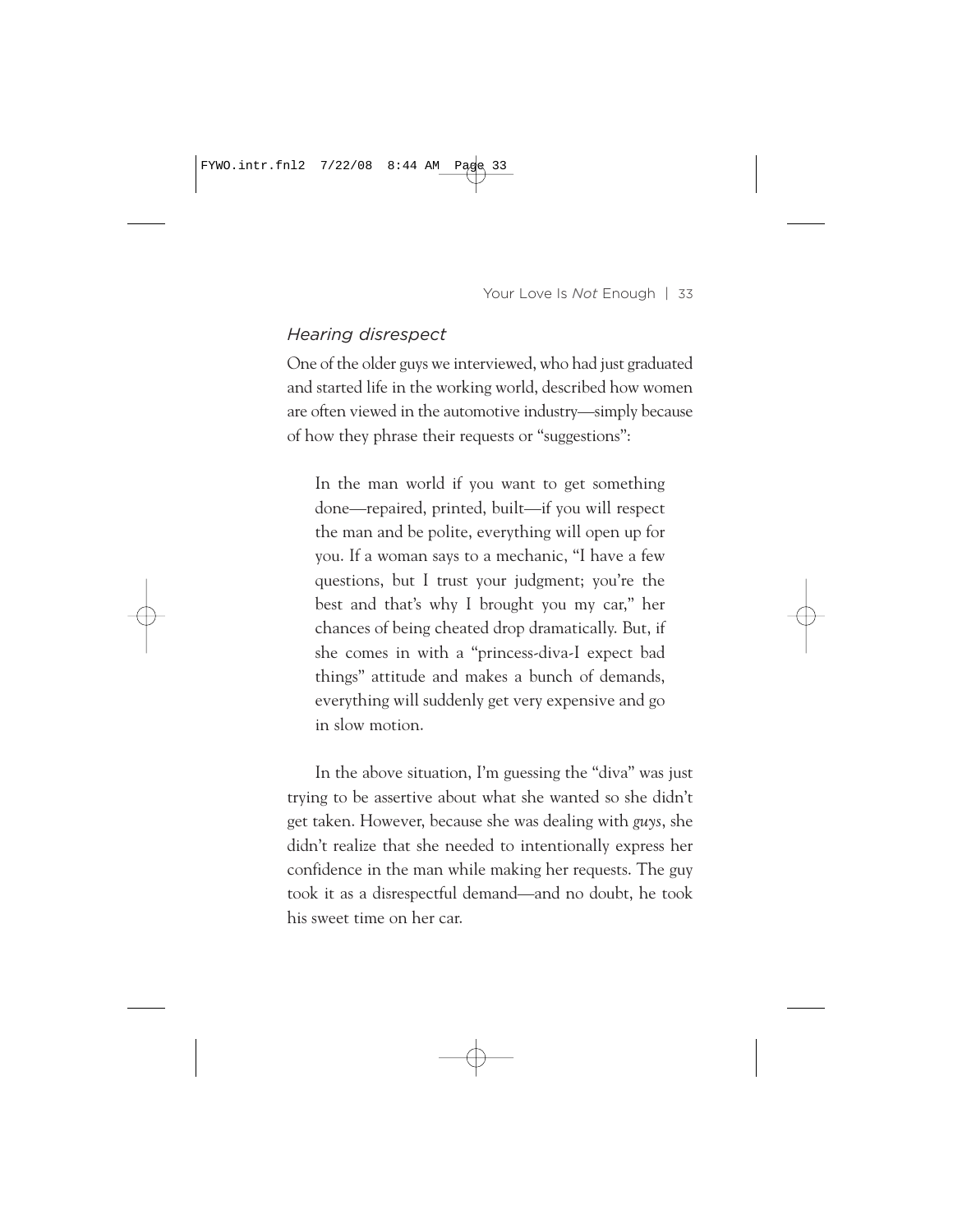#### *Hearing disappointment*

Many males read something negative into even a simple female reminder or question.

One high schooler said that when his female class-project partner asked him, "Have you not started the PowerPoint presentation yet?" he found himself getting angry—even though she didn't ask it in an accusing tone. He said, "After all, I told her I would do it. The deadline was still days away and I felt like she had no trust that I would find a way to get it done. She should know I'm not an idiot. She didn't need to act all suspicious and disappointed."

Now remember, girls, all she'd asked was, "Have you not started the presentation yet?" Was she suspicious and disappointed? I doubt it, but that is what he heard in her question! Again, it wasn't what she was saying—he had no problem with her checking up on a joint project—but *how* she was saying it.

One guy put it this way:

You have to realize: Guys have a built-in desire to save the damsel in distress. They don't want to be used, but most men will go out of their way for a lady.… We'll change your flat in a blinding snowstorm, and we'll carry furniture upstairs in 95 percent humidity if you ask nicely. A woman of any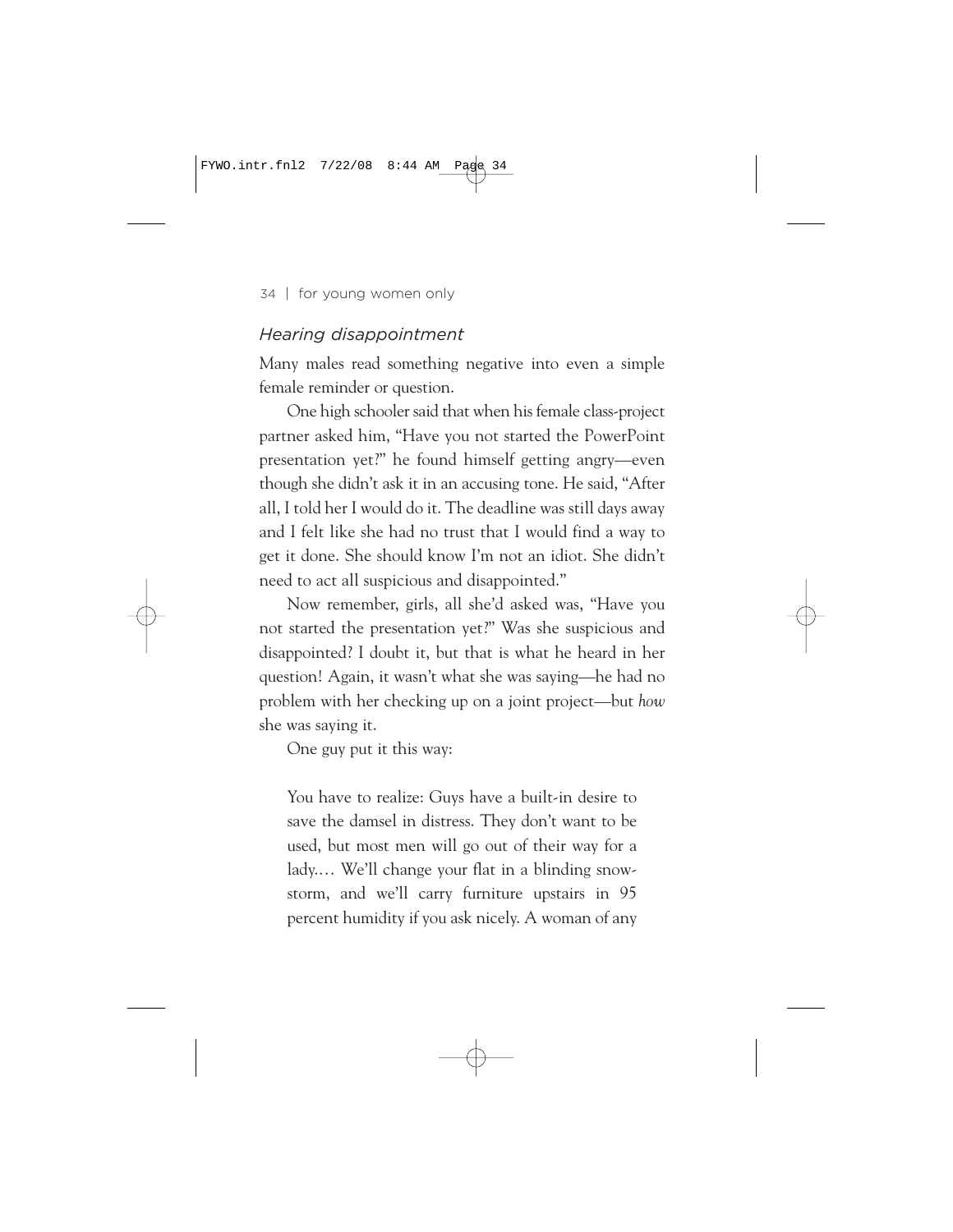age can ask a guy age twelve to age ninety-nine, and if they ask nicely, the guy will melt. But if she doesn't act grateful and respectful, we've lost our motivation.

Wow! Guys are in agreement on this one. They say that even if a girl has a knowledge of what's wrong, or needs to make a suggestion, if she's careful and polite in the way she presents it, she'll get a lot farther with her goals. For example, "How's the PowerPoint project coming along?" assumes that he's doing it and makes it easier for him to say honestly where he is.

## 3. Respecting his opinion

A guy deeply needs the girls in his life—especially a potential or actual girlfriend—to respect his opinions and decisions. No one wants a girl to pretend to be clueless, but many guys wish their girlfriends wouldn't question their knowledge or argue with their decisions all the time. Look at these comments from teen guys:

• "I dated a girl who nagged me and questioned me constantly…'You never do this,' 'You never take me out,' 'Why did you buy this old Honda?' She just ragged on me all the time. But she didn't realize that finances were already a huge burden for me.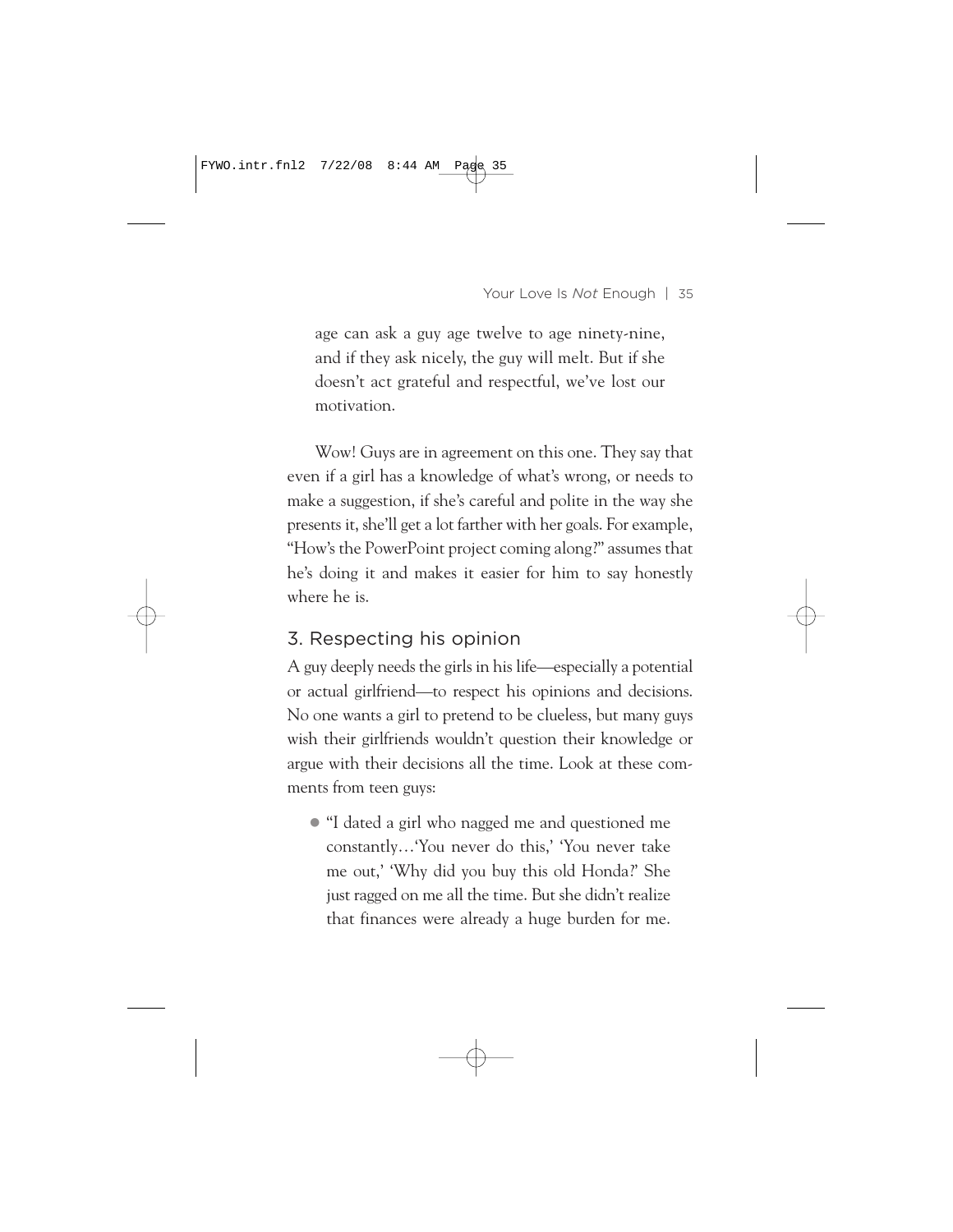When she slammed me with questions and expectations like that, I felt so inadequate. And that is just a terrible feeling for any guy."

• "To a certain point, I don't mind being questioned because if a girl questions the way I do things, as long as she sees why I did it, she can trust me next time. But then when the next time comes and if she still can't trust me, and it's a pattern, it's not worth my time to be questioned over and over again. It all plays back into taking my word for it…respecting that my decisions will be for the ultimate good."

Several guys confessed that they felt like their opinions and decisions were actively valued in every area of their lives *except* with the girl they most wanted that from! Some guys felt that their buddies at school or work trusted their judgment more than their girlfriends did. Some felt that their girlfriend was even ordering them around—something that didn't even happen with their parents, or their boss!

Because we females are created differently, we often don't understand that something that seems minor to us can actually be a big deal to a guy. A guy might think of it like this: "If she doesn't trust me in this small thing, she sure wouldn't trust me in anything big—so she probably doesn't really trust me at all."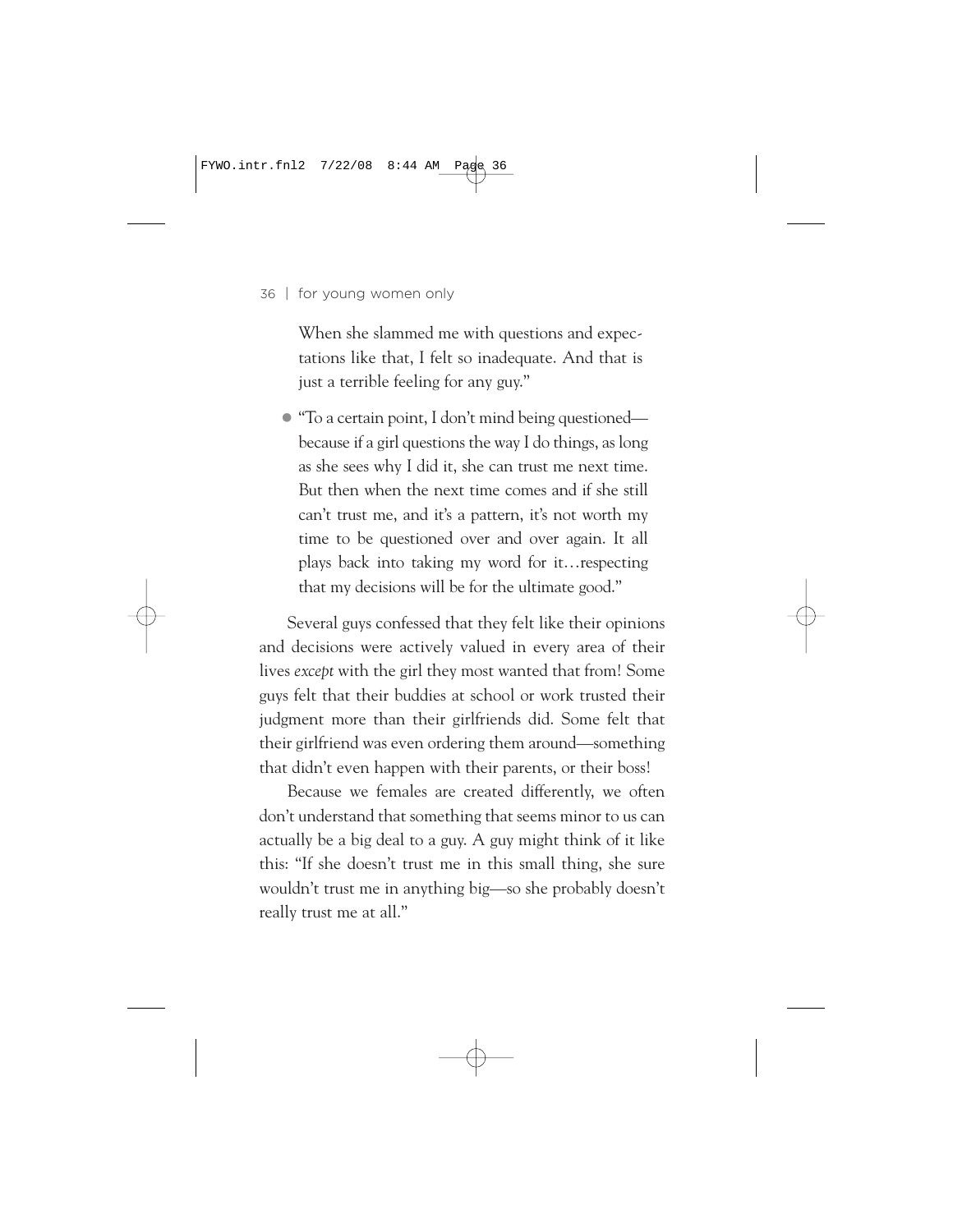## SO WHAT SHOULD WE DO?

Girls, you hold incredible power—and responsibility—on this issue. You can either strengthen guys or tear them down in ways that go far beyond your relationship with them. Every area of a guy's life is affected by whether or not he gets respect from the people he cares about. A guy's inner feelings of personal adequacy are the foundation for how he approaches the world. That's why guys are so drawn to girls who they can tell honestly respect and admire them. Those are the girls, the guys told us, that they are far more likely to be interested in.

> •❋ God has given each of us the ability to either tear a guy down or build him up.

So what should we do? As one guy put it, "Always assume the best and you will find it easier to show respect." Simple as it sounds, choose to demonstrate respect and choose *not* to demonstrate disrespect.

We can choose to demonstrate—by words and actions—how proud we are of our guys and how much we trust them. Just as we love to hear "I love you," a guy's heart is powerfully touched by a few simple words: "I'm so proud of you" and "I trust you." And when we realize that we've blown it, we can acknowledge our fault and ask for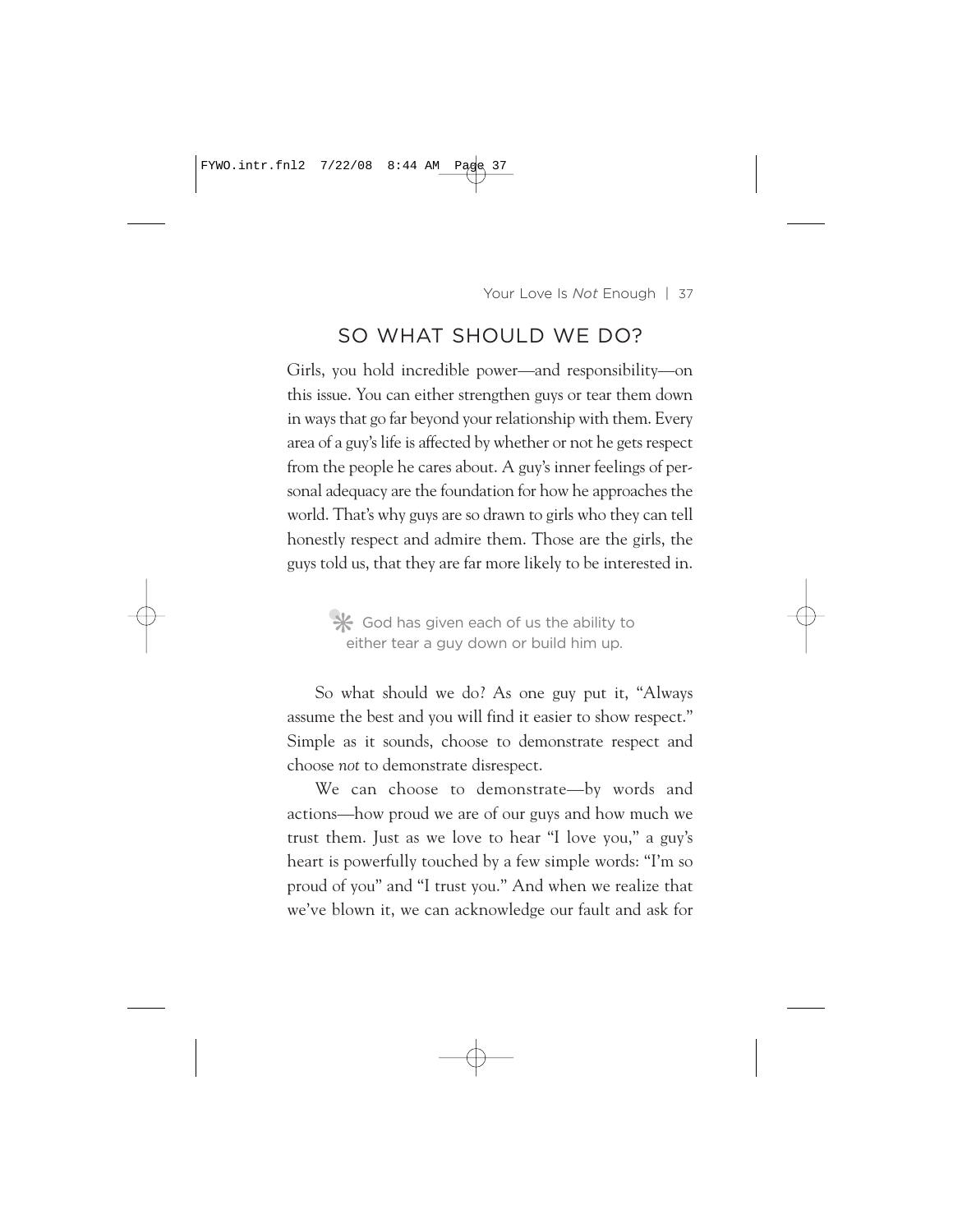forgiveness. The guys recommended saying something like, "I'm sorry I did that—that sounded disrespectful. I know I can trust you."

> "Always assume the best and you will find it easier to show respect."

It's only going to get more important…

Girls, we hope you will keep in mind that over the next few years, the guys you know will increasingly value respect over love. Most of all, they will want to feel respected by the woman who will be their wife. One of the men from the *FWO* survey said:

You know that saying "Behind every good man is a great woman?" Well, that is *so true.* If his wife is supportive and believes in him, he can conquer the world—or at least his little corner of it. He will do better at work, at home, everywhere. By contrast, very few men can do well at work *or* at home if their wives make them feel inadequate.